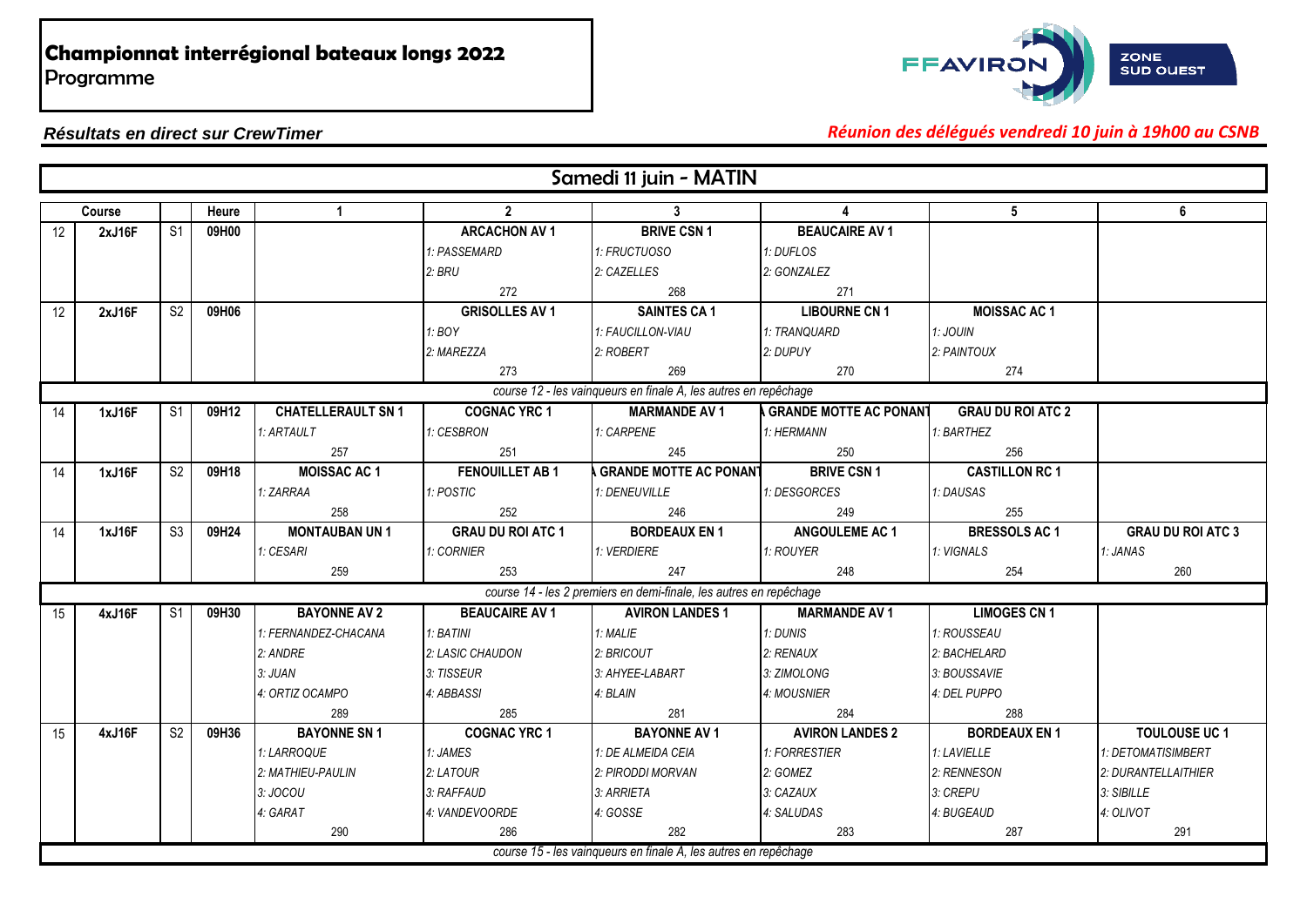

| 18 | 2xJ16H | S <sub>1</sub> | 09H42 |                     | <b>MARMANDE AV 1</b>          | <b>VILLENEUVE AV 1</b>                                             | <b>SOUSTONS AC 1</b>    | <b>GRAU DU ROI ATC 1</b>   |
|----|--------|----------------|-------|---------------------|-------------------------------|--------------------------------------------------------------------|-------------------------|----------------------------|
|    |        |                |       |                     | 1: MACHILLOT-LE MEVEL         | 1: CREPINCANUT                                                     | 1: BOURGUET GOS         | 1: VELAY                   |
|    |        |                |       |                     | 2: VOGELEER                   | 2: MERCADIER                                                       | 2:LEBE                  | 2: ROBERT                  |
|    |        |                |       |                     | 326                           | 322                                                                | 325                     | 329                        |
| 18 | 2xJ16H | S <sub>2</sub> | 09H48 |                     | <b>LIBOURNE CN 1</b>          | <b>CHATELLERAULT SN 1</b>                                          | <b>BAYONNE AV 1</b>     | <b>BEZIERS AC 1</b>        |
|    |        |                |       |                     | 1: BULTEAU                    | 1: BOUGRIER                                                        | 1: MENANT GONZALES      | 1: DELACOUR                |
|    |        |                |       |                     | 2: MARIN                      | 2: DOUSSINEAU                                                      | 2: BONNIFAIT            | 2: VERNIQUE MICHEL         |
|    |        |                |       |                     | 327                           | 323                                                                | 324                     | 328                        |
|    |        |                |       |                     |                               | course 18 - les vainqueurs en finale A, les autres en repêchage    |                         |                            |
| 20 | 1xJ16H | S <sub>1</sub> | 09H54 | <b>BAYONNE AV 2</b> | <b>SAINTES CA 1</b>           | <b>BRIVE CSN 1</b>                                                 | <b>FENOUILLET AB1</b>   | <b>FENOUILLET AB 2</b>     |
|    |        |                |       | 1: GOMEZ            | 1: DELALANDE                  | 1: CAZELLES                                                        | 1:LOHIER                | 1: MARTIN                  |
|    |        |                |       | 312                 | 304                           | 296                                                                | 303                     | 311                        |
| 20 | 1xJ16H | S <sub>2</sub> | 10H00 | ALBI AC 2           | <b>BERGERAC SN 1</b>          | <b>MIMIZAN CN 1</b>                                                | <b>LIBOURNE CN 1</b>    | <b>TOULOUSE ASL 1</b>      |
|    |        |                |       | 1: SOL              | 1: TOURENNE                   | 1: BASSIBEY                                                        | 1: RIEUBLANC            | 1: BILLOUX                 |
|    |        |                |       | 313                 | 305                           | 297                                                                | 302                     | 310                        |
| 20 | 1xJ16H | S3             | 10H06 | <b>BRIVE CSN</b>    | <b>GRANDE MOTTE AC PONANT</b> | <b>BRESSOLS AC 1</b>                                               | <b>TOULOUSE UC 1</b>    | <b>GRAU DU ROI ATC 1</b>   |
|    |        |                |       | 1: PRADEL           | 1: GERARDIN                   | 1: DESDOIT                                                         | 1:PLA                   | 1: POUJENC                 |
|    |        |                |       | 314                 | 306                           | 298                                                                | 301                     | 309                        |
| 20 | 1xJ16H | S <sub>4</sub> | 10H12 |                     | <b>BAYONNE AV 1</b>           | ALBI AC 1                                                          | SAINT SYLVESTRE CNPSS 1 | <b>CHATELLERAULT SN 1</b>  |
|    |        |                |       |                     | 1: BARDE                      | 1: LETUFFE                                                         | 1: ZACCHIA              | 1: NEYRAUD                 |
|    |        |                |       |                     | 307                           | 299                                                                | 300                     | 308                        |
|    |        |                |       |                     |                               | course 20 - les 2 premiers en demi-finale, les autres en repêchage |                         |                            |
| 11 | 4+J16F | S <sub>1</sub> | 10H18 |                     | <b>LIBOS-FUMEL CN 1</b>       | <b>BERGERAC SN 1</b>                                               | <b>TOULOUSE A 1</b>     | <b>SAINTE LIVRADE AV 1</b> |
|    |        |                |       |                     | 1: GRAIN                      | 1: BRY                                                             | 1: TANGUY               | 1: JONGLAS                 |
|    |        |                |       |                     | 2: TISSANDIER                 | 2:BRY                                                              | 2: MANENT               | 2: RAOUL                   |
|    |        |                |       |                     | 3: SALENGROS                  | 3: JARJANETTE                                                      | 3: KROUJKOV             | 3: DERYNCK                 |
|    |        |                |       |                     | 4: DAHMANI                    | 4: DELBOS                                                          | 4: BRUNEL               | 4: AINAK                   |
|    |        |                |       |                     | <b>B: GRAIN</b>               | <b>B: LEVIGNAT</b>                                                 | <b>B: EBENDZE</b>       | <b>B: BERNARD</b>          |
|    |        |                |       |                     | 278                           | 276                                                                | 277                     | 279                        |
| 13 | 2-J16F | S1             | 10H24 | SETE AV 1           | <b>LIMOGES CN 1</b>           | <b>BERGERAC SN1</b>                                                | <b>BAYONNE AV 1</b>     | <b>LIBOS-FUMEL CN 1</b>    |
|    |        |                |       | 1: GOGNIAT VALERO   | 1: ROYANNAIS                  | 1: LEWIN                                                           | 1: BOUDÉ                | 1: COATES                  |
|    |        |                |       | 2: LORENZINA        | 2: AMORIM                     | 2: ATZORI                                                          | 2: JOUSSEAUME           | 2: LARROQUE                |
|    |        |                |       | 266                 | 265                           | 262                                                                | 263                     | 264                        |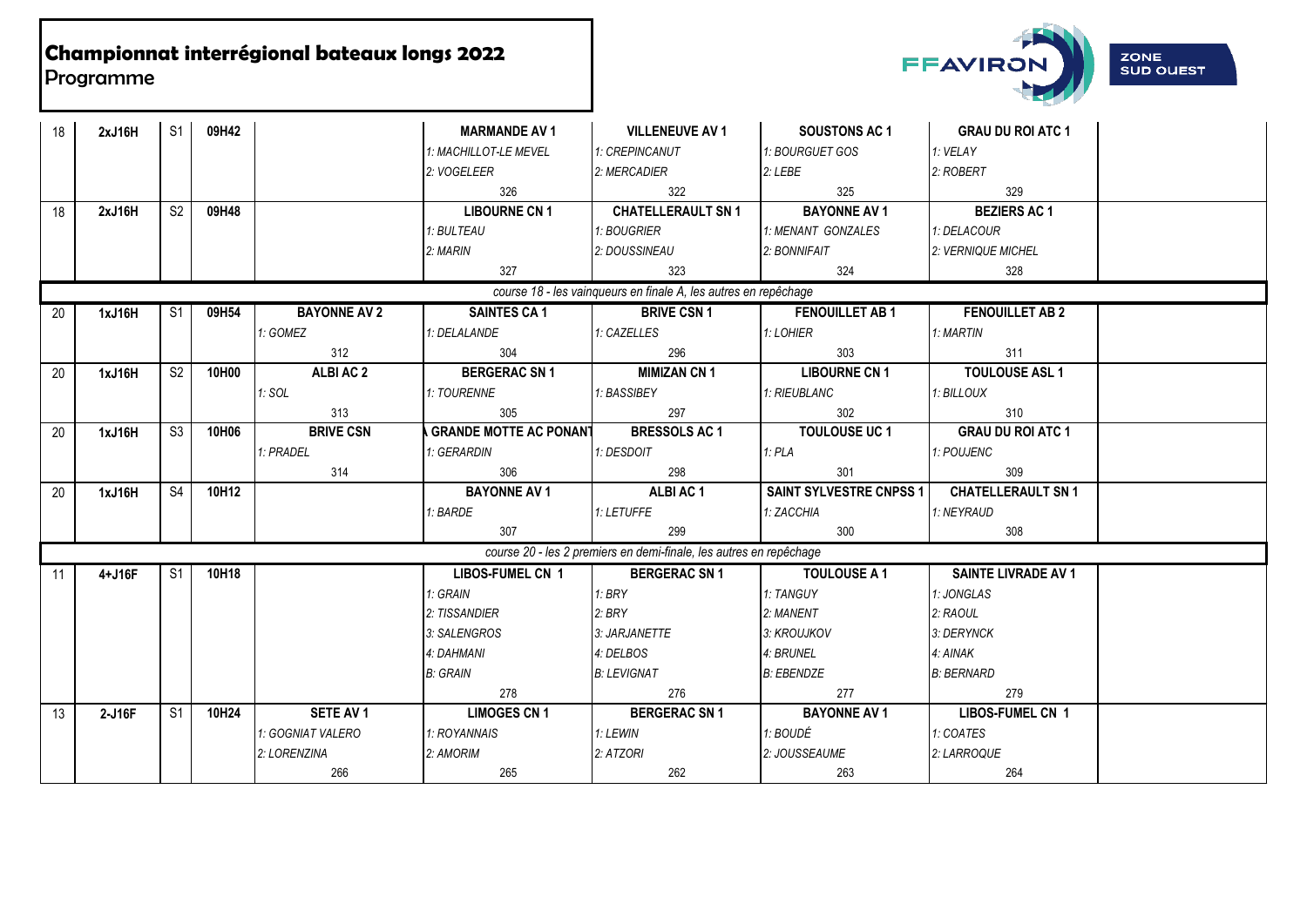

| 16 | 8+J16F        | S <sub>1</sub>           | 10H30 |                       |                      | <b>BAYONNE SN1</b>    | <b>VILLENEUVE AV 1</b> |                       |                      |
|----|---------------|--------------------------|-------|-----------------------|----------------------|-----------------------|------------------------|-----------------------|----------------------|
|    |               |                          |       |                       |                      | 1: CAMY               | 1: FRANCONIE           |                       |                      |
|    |               |                          |       |                       |                      | 2: RENARD             | 2: CREPIN CANUT        |                       |                      |
|    |               |                          |       |                       |                      | 3: MILLAN             | 3: DOUSSY              |                       |                      |
|    |               |                          |       |                       |                      | 4: TOME-BELMONTE      | 4: GALLAND             |                       |                      |
|    |               |                          |       |                       |                      | 5: SOURIMANT          | 5: TOURNEZY            |                       |                      |
|    |               |                          |       |                       |                      | 6: LEMAITRE           | <b>6: RAFFY SUERES</b> |                       |                      |
|    |               |                          |       |                       |                      | 7: MARCHE             | 7: COSTE               |                       |                      |
|    |               |                          |       |                       |                      | 8: ETCHEBARNE         | 8: ROCHERJUGE          |                       |                      |
|    |               |                          |       |                       |                      | <b>B: CERE</b>        | <b>B: PORTELADIAS</b>  |                       |                      |
|    |               |                          |       |                       |                      | 293                   | 294                    |                       |                      |
| 17 | 4+J16H        | S <sub>1</sub>           | 10H36 |                       | <b>BORDEAUX EN 1</b> | <b>BAYONNE SN1</b>    | SETE AV 1              |                       |                      |
|    |               |                          |       |                       | 1: THEPAULT ANCILLON | 1: LAURENT            | 1: PUPIER              |                       |                      |
|    |               |                          |       |                       | 2: PEYRON            | 2: MONTABORD          | 2: MARCHADIER          |                       |                      |
|    |               |                          |       |                       | 3: FAURE             | 3: FERET              | 3: THOMAS              |                       |                      |
|    |               |                          |       |                       | 4: SECHOY            | 4: MICHAUD            | 4: ARCHIMBEAU-SMITS    |                       |                      |
|    |               |                          |       |                       | <b>B: NICOL</b>      | <b>B: REICH</b>       | <b>B: FRANCESCHINI</b> |                       |                      |
|    |               |                          |       |                       | 334                  | 335                   | 336                    |                       |                      |
| 19 | 2-J16H        | $\overline{\mathsf{S}1}$ | 10H42 | LIBOS-FUMEL CN 1      | SAINTE LIVRADE AV 1  | <b>ANGOULEME AC 1</b> | <b>AGEN AV 1</b>       | <b>BERGERAC SN 1</b>  | <b>BAYONNE SN1</b>   |
|    |               |                          |       | 1: DOS SANTOS         | 1: MATHIEU           | 1: CHAZELAS           | 1: WATSON              | 1: PERASTE            | 1: VERMIS            |
|    |               |                          |       | 2: BOLUS              | 2: BARRITEAU         | 2: DELILLE-MANIERES   | 2: WATSON              | 2: LEWIN              | 2: BRIEC             |
|    |               |                          |       | 319                   | 318                  | 315                   | 316                    | 317                   | 320                  |
| 22 | 4xJ16H        | S <sub>1</sub>           | 10H48 | <b>BEAUCAIRE AV 1</b> | <b>TOULOUSE A 1</b>  | <b>SOUSTONS AC 1</b>  | <b>COGNAC YRC 1</b>    | <b>LIBOURNE CN 1</b>  | <b>BRESSOLS AC 1</b> |
|    |               |                          |       | 1: FONT               | 1: MALHERBE          | 1: VLAHOVIC           | 1: TEXIER PEREZ        | 1: ROEDERER           | $1:$ PETIT           |
|    |               |                          |       | 2: ARRIBAS            | 2: LOUGNON           | 2: BEZIAT             | 2: AMISSE              | 2: THOMAS             | 2: COCHET TERRASSON  |
|    |               |                          |       | 3: QUIOT              | 3: GASCOIN           | 3: NEUBERGER          | 3: CHEVALIER           | 3: PERANI             | 3: PAUTHE            |
|    |               |                          |       | 4: JULIA              | 4: VASILEV           | 4: VERDIER            | 4: DURAND              | 4: SARR               | 4: NEURY             |
|    |               |                          |       | 342                   | 340                  | 338                   | 339                    | 341                   | 343                  |
| 21 | 4-J16H        | S <sub>1</sub>           | 10H54 | <b>BAYONNE AV 1</b>   | SETE AV 1            |                       | <b>BORDEAUX EN 1</b>   | <b>TOULOUSE A 1</b>   |                      |
|    | départ à 0"   |                          |       | 1: JACQUEMIN          | 1: BEN HFAIEDH       |                       | 1:RIEU                 | 1: LEA KONDO          |                      |
|    |               |                          |       | 2: MALLET             | 2: CROS              |                       | 2: CHAULET             | 2: GALIANA            |                      |
| 23 | 8+J16H        |                          |       | 3: MOHR               | 3: BROTHIER          |                       | 3: AIRAULT MAU         | 3: HOURLAY            |                      |
|    | départ à +20" |                          |       | 4: COCHARD            | 4: FRANCESCHINI      |                       | 4: MERINDOL            | 4: DINSE              |                      |
|    |               |                          |       |                       |                      |                       | 5: PARUIT              | 5: LAMOUROUX-BELAROUI |                      |
|    |               |                          |       |                       |                      |                       | 6: LANDI               | 6: ARBOUCH            |                      |
|    |               |                          |       |                       |                      |                       | 7: SARRAUTE            | 7: BRONNER KAMEL      |                      |
|    |               |                          |       |                       |                      |                       | 8: GOURC               | 8: DU PLESSIS         |                      |
|    |               |                          |       |                       |                      |                       | <b>B: RIBETTE</b>      | <b>B: COUPERY</b>     |                      |
|    |               |                          |       | 331                   | 332                  |                       | 345                    | 346                   |                      |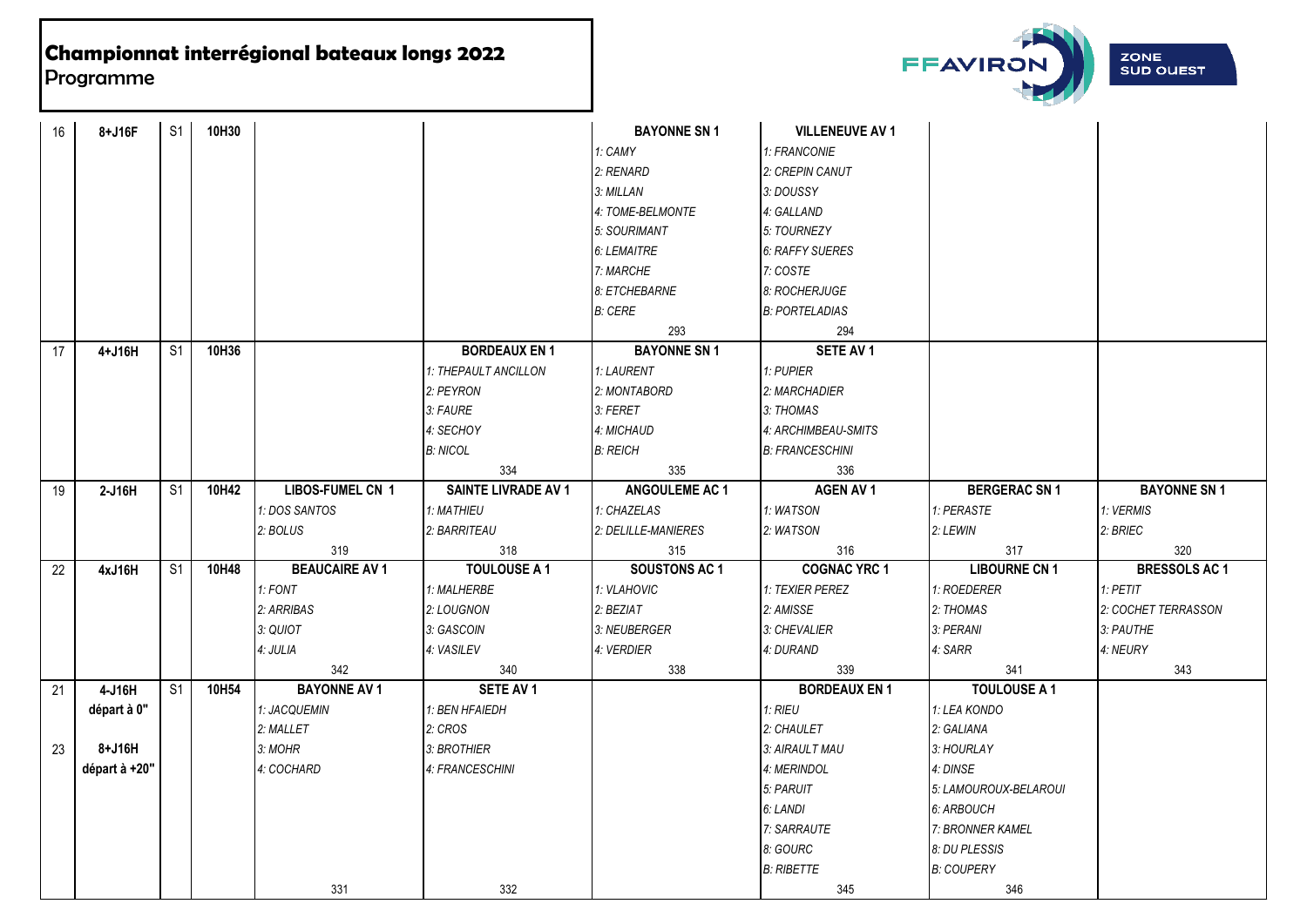

|    |         |                |       |                            |                                      | changement de ponton  |                             |                          |                        |
|----|---------|----------------|-------|----------------------------|--------------------------------------|-----------------------|-----------------------------|--------------------------|------------------------|
| 9  | 4x+J14H | S <sub>1</sub> | 11H20 | <b>BAYONNE AV 1</b>        | <b>BERGERAC SN1</b>                  | <b>SAINTES CA 1</b>   | <b>TOULOUSE A 1</b>         | <b>MARMANDE AV 1</b>     | <b>AVIRON LANDES 1</b> |
|    |         |                |       | 1: BONNIFAIT               | 1: CHASSAGNE                         | 1: DUCHESNE           | 1: VACARIE                  | 1: DUCHEZ                | 1: ROCHE               |
|    |         |                |       | 2: VIRAULT                 | 2: POBELLE                           | 2: TALANDIER          | 2: NGUYENLARRAT             | 2: HERITEAU              | 2: CHEVALLIER          |
|    |         |                |       | 3: THEBAULT                | 3: MALBERT                           | 3: BESNARD            | 3: CALIXTE PUR              | 3: BASSI                 | 3: CADORET             |
|    |         |                |       | 4: CARAPINA                | 4: KANN COSTY                        | 4: ROUX               | 4: DUPRE                    | 4: DE LEMOS DOMINGOS     | 4: DALL'ACQUA          |
|    |         |                |       | <b>B: PEYRELONGUE</b>      | <b>B: LIEVEQUIN</b>                  | <b>B: DELALANDE</b>   | <b>B: BENARD LE BOUFFOS</b> | <b>B: GENSE</b>          | <b>B: VERDIER</b>      |
|    |         |                |       | 223                        | 221                                  | 219                   | 220                         | 222                      | 224                    |
| 9  | 4x+J14H | S <sub>2</sub> | 11H25 | <b>AVIRON LANDES 2</b>     | <b>FENOUILLET AB 1</b>               | <b>LIBOURNE CN 1</b>  | <b>VILLENEUVE AV 1</b>      | <b>MARMANDE AV 2</b>     |                        |
|    |         |                |       | 1: OMIECINSKI              | 1: DOS SANTOS                        | 1: TINGRY             | 1: PAILLAS                  | 1: GOURGUES-ALIS         |                        |
|    |         |                |       | 2: KEVERLET SOUBESTE       | 2: GUEFFIER                          | 2: TEURLAY            | 2: LEYGUE                   | 2: REZE-PETIT            |                        |
|    |         |                |       | 3: MERCKLE                 | 3: SEGUR                             | 3: CHIGER             | 3: PAGIER                   | 3: LELIEVRE              |                        |
|    |         |                |       | 4: BEZIAT                  | 4: BRECOU                            | 4: PETIT-ETIENNE      | 4: FAUCHEUX                 | 4: DUCAMP                |                        |
|    |         |                |       | <b>B: MALLET</b>           | <b>B: PEYRAUD</b>                    | <b>B: EGELE</b>       | <b>B: LEYGUE</b>            | <b>B: LEITAO</b>         |                        |
|    |         |                |       | 229                        | 227                                  | 225                   | 226                         | 228                      |                        |
| 9  | 4x+J14H | S3             | 11H30 | AINT JEAN DE LUZ UYAT UYAE | <b>BRESSOLS AC 1</b>                 | <b>BEAUCAIRE AV 1</b> | <b>BAYONNE AV 2</b>         | <b>TOULOUSE UC 1</b>     |                        |
|    |         |                |       | 1: ARRUABARRENA            | 1: NOUGAYREDE                        | 1: CURMI              | 1: LARROUY                  | 1: LAHONDES DE LA FIGERE |                        |
|    |         |                |       | 2: LABORDE                 | 2: ARNAUD                            | 2: DOS SANTOS         | 2: FRERE CAIZA              | 2: PALISSE               |                        |
|    |         |                |       | 3: ORTIZ                   | 3: AYMAN                             | 3: BAROU              | 3: COMTE - LARÇABAL         | 3: LAFON                 |                        |
|    |         |                |       | 4: IBARBURU                | 4: VALLADIER                         | 4: DESMETTRE          | 4: MOHR                     | 4: KEFI                  |                        |
|    |         |                |       | <b>B: CHEVALIER</b>        | <b>B: CHARLES</b>                    | <b>B: COUSTON</b>     | <b>B: DE FRITSCH</b>        | <b>B: CASSAGNABERE</b>   |                        |
|    |         |                |       | 234                        | 232                                  | 230                   | 231                         | 233                      |                        |
| 10 | 8x+J14H | S <sub>1</sub> | 11H35 | <b>TOULOUSE A 1</b>        | <b>BORDEAUX EN 1</b>                 | <b>BAYONNE SN1</b>    | <b>BERGERAC SN 1</b>        |                          |                        |
|    |         |                |       | 1: CALAPRICE               | 1: ROBERT                            | 1: LAPORTE            | 1: HERBERT                  |                          |                        |
|    |         |                |       | 2: OZCELEBI                | 2: CHARBONNEAU CHRYSOSTON 2: TAMOUKH |                       | 2: NAISSANT                 |                          |                        |
|    |         |                |       | 3: BERESCHEL               | 3: BERGERET                          | 3: AZCARATE           | 3: TURCKI                   |                          |                        |
|    |         |                |       | 4: ARTIGUE                 | 4: KHAU                              | 4: MONTABORD          | 4: ROUSSELY                 |                          |                        |
|    |         |                |       | 5: VIDAL                   | 5: SIRVENT                           | 5: IAZZI              | 5: AUBIER                   |                          |                        |
|    |         |                |       | 6: PERROT                  | 6: MORVAN                            | 6: MEDOU              | 6: MARLIOT                  |                          |                        |
|    |         |                |       | 7: LOUGNON                 | 7: HURET                             | 7: GARAY              | 7: CAMINADE                 |                          |                        |
|    |         |                |       | 8: GASCOIN                 | 8: LE MAIRE                          | 8: SAITTA             | 8: ROUSSELY                 |                          |                        |
|    |         |                |       | <b>B: LAKEL</b>            | <b>B: VERDIERE</b>                   | <b>B: REICH</b>       | <b>B: CHORT</b>             |                          |                        |
|    |         |                |       | 240                        | 239                                  | 237                   | 238                         |                          |                        |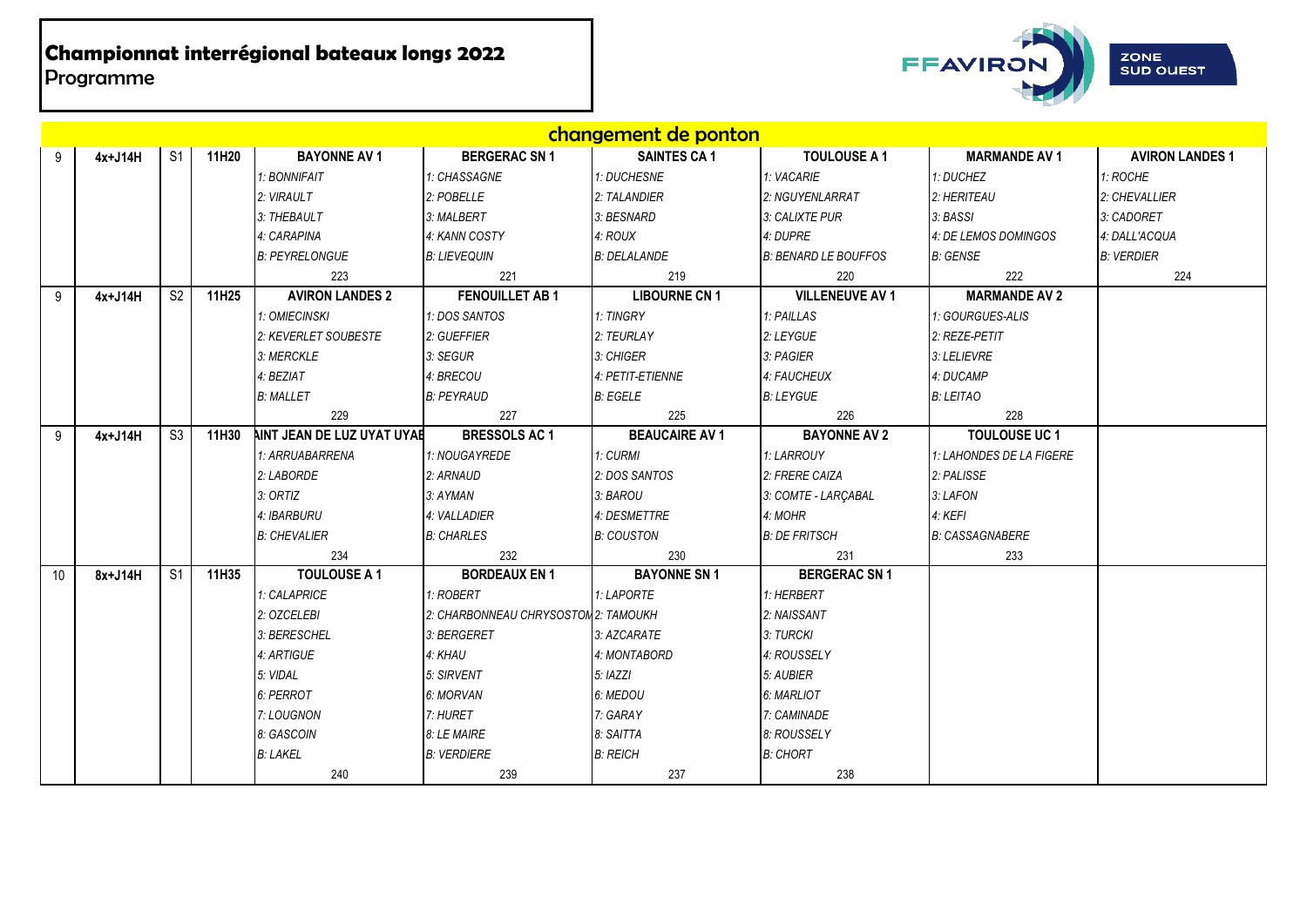

| 10             | 8x+J14H   | S1 I           | 11H40   |                            | <b>BORDEAUX EN 2</b>                 | <b>BEAUCAIRE AV 1</b><br><b>Contract</b> | SETE AV 1              |                          |                        |
|----------------|-----------|----------------|---------|----------------------------|--------------------------------------|------------------------------------------|------------------------|--------------------------|------------------------|
|                |           |                |         |                            | 1: LEVEQUE                           | 1: BENALI                                | 1: GIORDANO            |                          |                        |
|                |           |                |         |                            | 2: PARUIT                            | 2: ES SHAITI                             | 2: THERON              |                          |                        |
|                |           |                |         |                            | 3: LAURET                            | 3: MARTIN                                | 3: MOUSTELON           |                          |                        |
|                |           |                |         |                            | 4: CHARBONNEAU CHRYSOSTOM 4: MELLADO |                                          | 4: BENNETT             |                          |                        |
|                |           |                |         |                            | 5: MAUNIER                           | 5: BENALI                                | 5: TISSOT              |                          |                        |
|                |           |                |         |                            | 6: RIPOLL                            | 6: KHARKHACH                             | 6: BENSASSON           |                          |                        |
|                |           |                |         |                            | 7: LE DROUMAGUET                     | 7: BELARIF                               | 7: ARCENS SOUTO        |                          |                        |
|                |           |                |         |                            | 8: BEZIAU                            | 8: MONGIOVI                              | 8: BRUNEL              |                          |                        |
|                |           |                |         |                            | B: MICHELENA                         | B: BAROU                                 | <b>B: FRANCESCHINI</b> |                          |                        |
|                |           |                |         |                            | 243                                  | 241                                      | 242                    |                          |                        |
|                | 1xJ13F    | S1             | 11H45 l | <b>SETE</b>                | <b>BAYONNE AV</b>                    | <b>BAYONNE SN</b>                        | <b>BEAUCAIRE</b>       | BERGERAC SN              | <b>BAYONNE AV</b>      |
|                |           |                |         | 1: HALLOUIN                | 1: CACHENAUT                         | 1: ETCHAIDE                              | 1: GUILLAUTON          | 1: DEBEST                | <b>1: RIVIERE</b>      |
|                |           |                |         | 104                        | 102                                  | 100                                      | 101                    | 103                      | 105                    |
| $\overline{1}$ | 1xJ13F    | S <sub>2</sub> | 11H50   | <b>SETE</b>                | <b>AVIRON LANDES</b>                 | <b>LIBOS-FUMEL CN</b>                    | <b>SETE</b>            | <b>AVIRON LANDES</b>     | <b>BERGERAC SN</b>     |
|                |           |                |         | 1: PREVOTEAU               | 1: SBRIZZI                           | 1: LACOMBE                               | 1: CENSABELLA FERRIER  | 1: SOUBIELLE             | 1: BENANCIE            |
|                |           |                |         | 110                        | 108                                  | 106                                      | 107                    | 109                      | 111                    |
| $\overline{1}$ | 1xJ13F    | S3             | 11H55   | <b>TOULOUSE ASL</b>        | <b>LIBOS-FUMEL CN</b>                | <b>BAYONNE AV</b>                        | <b>BRESSOLS</b>        | <b>SAINT JEAN DE LUZ</b> | <b>SAINTES CA</b>      |
|                |           |                |         | 1: POUSSON                 | 1: ASCIONE                           | 1: COMTE - LARÇABAL                      | 1: BONY AMBROSINO      | 1: ORDOQUI               | 1: LAGRANGE            |
|                |           |                |         | 116                        | 114                                  | 112                                      | 113                    | 115                      | 117                    |
| $\overline{1}$ | 1xJ13F    | S <sub>4</sub> | 12H00   | <b>BEAUCAIRE</b>           | <b>AVIRON LANDES</b>                 | <b>BAYONNE AV</b>                        | <b>FENOUILLET</b>      | <b>BAYONNE SN</b>        |                        |
|                |           |                |         | 1: PEREZ                   | 1: BAHRI                             | 1: FRERE CAIZA                           | 1: PUIG                | 1: LASCARAY              |                        |
|                |           |                |         | 122                        | 120                                  | 118                                      | 119                    | 121                      |                        |
| $\overline{1}$ | 1xJ13F    | S5             | 12H05   | <b>VILLENEUVE AV</b>       | <b>BEAUCAIRE</b>                     | <b>MARMANDE AV</b>                       | <b>VILLENEUVE AV</b>   | <b>VILLENEUVE AV</b>     |                        |
|                |           |                |         | <b>1: VIEILLEFONT</b>      | 1: ROUMANILLE                        | 1: GUYET                                 | 1: RUMAUX              | 1: BOURHIS               |                        |
|                |           |                |         | 127                        | 125                                  | 123                                      | 124                    | 126                      |                        |
| $\overline{1}$ | 1xJ13F    | S6             | 12H10   | <b>COGNAC YRC (PR3-ID)</b> | <b>HENDAYE EAE</b>                   | <b>ANGOULEME AC</b>                      | <b>TOULOUSE A</b>      | <b>BRIVE CSN</b>         |                        |
|                | 1x PR3-ID |                |         | 1: GEYSSELY                | 1: INTXAURRANDIETA                   | 1: CHAMPENOIS                            | 1: DESMEULLES          | 1: GERAUD                |                        |
|                |           |                |         | 133                        | 130                                  | 128                                      | 129                    | 131                      |                        |
| $\overline{2}$ | 1xJ14F    | S1             | 12H15   | <b>BEAUCAIRE</b>           | <b>BAYONNE SN</b>                    | <b>SAINT JEAN DE LUZ</b>                 | <b>GRANDE MOTTE</b>    | <b>SAINTES CA</b>        | <b>BAYONNE AV</b>      |
|                |           |                |         | 1: ANTILLA                 | 1: NOBLIA                            | 1: BOULANGER                             | 1: PELORCEAGUERA       | 1: GUYONNAUD             | 1: LEMARCHAND-HEURTIER |
|                |           |                |         | 139                        | 137                                  | 135                                      | 136                    | 138                      | 140                    |
| $2^{\circ}$    | 1xJ14F    | S <sub>2</sub> | 12H20   | <b>BEAUCAIRE</b>           | <b>AVIRON LANDES</b>                 | <b>BAYONNE AV</b>                        | <b>MONTAUBAN</b>       | <b>BERGERAC SN</b>       | <b>AVIRON LANDES</b>   |
|                |           |                |         | 1: COUMEL                  | 1: LEMIRE                            | 1: GRELET                                | 1: TREMOUILLE          | 1: SORBIER               | 1: ETIENNE             |
|                |           |                |         | 145                        | 143                                  | 141                                      | 142                    | 144                      | 146                    |
| $2^{\circ}$    | 1xJ14F    | S <sub>3</sub> | 12H25   | <b>GRANDE MOTTE</b>        | <b>SAINTES CA</b>                    | <b>AVIRON LANDES</b>                     | <b>BEAUCAIRE</b>       | <b>AVIRON LANDES</b>     | <b>LIBOS-FUMEL CN</b>  |
|                |           |                |         | 1: DUPUIS                  | 1: HAMMAZ                            | 1: HOURLIER                              | 1: COUSTON             | 1: BARRENECHE            | 1: CASTRO              |
|                |           |                |         | 151                        | 149                                  | 147                                      | 148                    | 150                      | 152                    |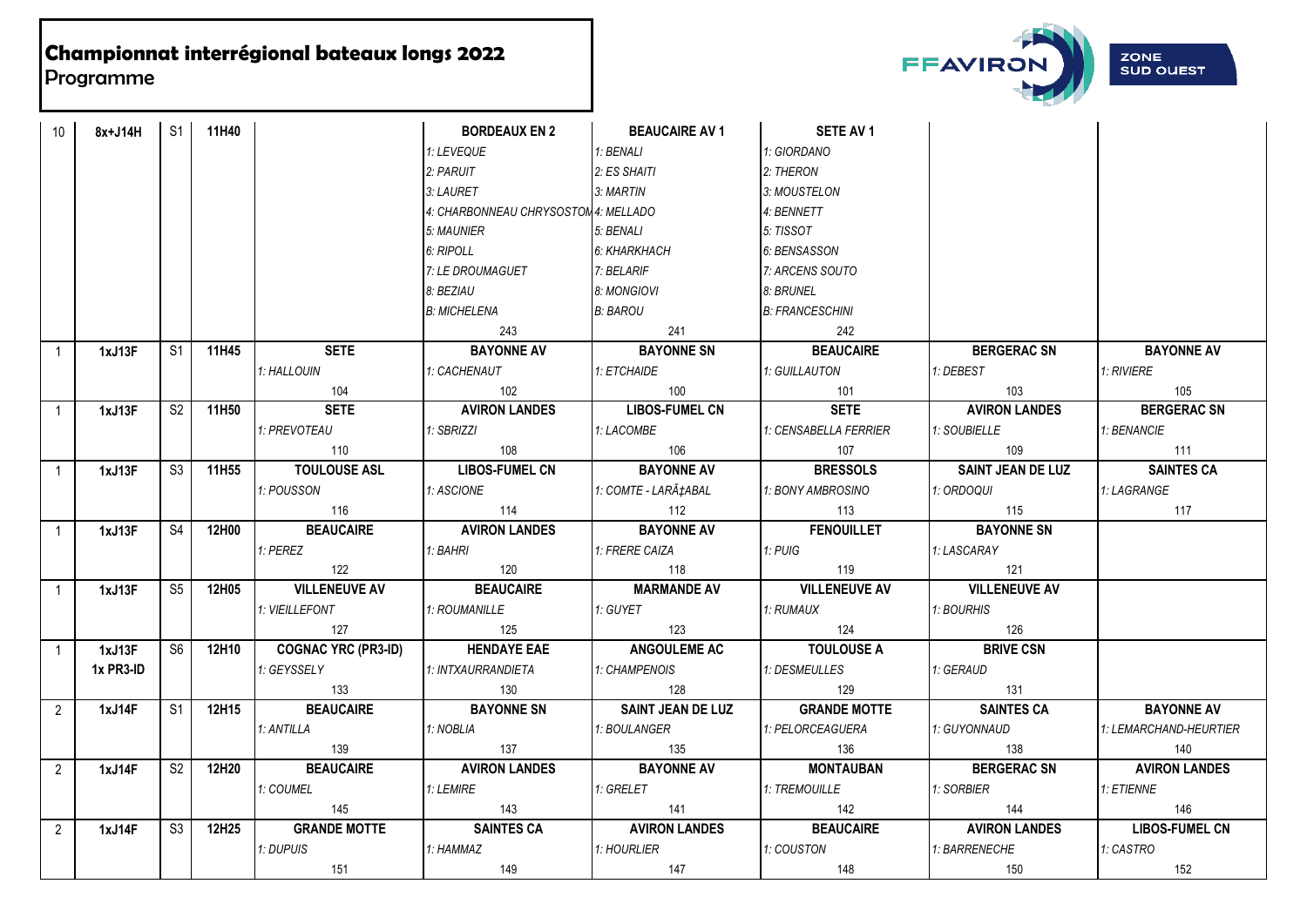

| $\overline{2}$ | 1xJ14F | S <sub>4</sub> | 12H30 | <b>GRENADE</b>       | <b>SAINT JEAN DE LUZ</b> | <b>BAYONNE SN</b>                                                              | <b>FENOUILLET</b>    | <b>BERGERAC SN</b>   |                    |
|----------------|--------|----------------|-------|----------------------|--------------------------|--------------------------------------------------------------------------------|----------------------|----------------------|--------------------|
|                |        |                |       | 1: BONNET            | 1: JORAJURIA             | 1: MORAND                                                                      | 1: POSTIC            | 1: EL KARMA          |                    |
|                |        |                |       | 157                  | 155                      | 153                                                                            | 154                  | 156                  |                    |
| $\mathfrak{p}$ | 1xJ14F | S5             | 12H35 | <b>MARMANDE AV</b>   | <b>SETE</b>              | <b>BAYONNE SN</b>                                                              | <b>COGNAC YRC</b>    | <b>COGNAC YRC</b>    |                    |
|                |        |                |       | 1: PANCHOUT          | 1: DEVICTOR              | 1: COELHO                                                                      | 1: ABREU BERNARD     | 1: BOUETARD          |                    |
|                |        |                |       | 162                  | 160                      | 158                                                                            | 159                  | 161                  |                    |
| $\overline{2}$ | 1xJ14F | S <sub>6</sub> | 12H40 | <b>MONTAUBAN</b>     | <b>VILLENEUVE AV</b>     | <b>TOULOUSE A</b>                                                              | <b>BAYONNE SN</b>    | <b>GRAU DU ROI</b>   |                    |
|                |        |                |       | 1: SOLSONA           | 1: FOUSSAT               | 1: ROUVIER                                                                     | 1: RECALDE           | 1: CLEMENT           |                    |
|                |        |                |       | 167                  | 165                      | 163                                                                            | 164                  | 166                  |                    |
| 3              | 2xJ14F | S <sub>1</sub> | 12H45 | <b>BEAUCAIRE</b>     | <b>CASTILLON RC</b>      | <b>BERGERAC SN</b>                                                             | <b>BEAUCAIRE</b>     | <b>BERGERAC SN</b>   | <b>BORDEAUX EN</b> |
|                |        |                |       | 1: XIONG             | 1: AVRIL                 | 1: PERVIEUX                                                                    | 1: SQUILBIN          | 1: ATGER             | 1: BOURGOIN        |
|                |        |                |       | 2: ARGUES            | 2: GRANGE                | 2: DIONISIO FAGETTE                                                            | 2: BLANC             | $2:$ RADI            | 2: VERDIERE        |
|                |        |                |       | 173                  | 171                      | 169                                                                            | 170                  | 172                  | 174                |
| $\mathcal{E}$  | 2xJ14F | S <sub>2</sub> | 12H50 | <b>GRAU DU ROI</b>   | <b>BERGERAC SN</b>       | <b>BAYONNE SN</b>                                                              | <b>TOULOUSE A</b>    | <b>ANGOULEME AC</b>  | <b>LIBOURNE CN</b> |
|                |        |                |       | 1: INGIGNOUX         | 1: CHAMBLAS              | 1: DONNADILLE                                                                  | 1: LABASTRIES-PAVIOT | 1: SURGET            | 1: ROEDERER        |
|                |        |                |       | 2: VEDEL             | 2: CAVROIS               | 2: DOLHEGUY                                                                    | 2: ABADON            | 2: AUBERT            | 2:ROUX             |
|                |        |                |       | 179                  | 177                      | 175                                                                            | 176                  | 178                  | 180                |
| $\mathcal{E}$  | 2xJ14F | S <sub>3</sub> | 12H55 | <b>BEAUCAIRE</b>     | <b>COGNAC YRC</b>        | <b>LIBOURNE CN</b>                                                             | <b>CAHORS</b>        | <b>BAYONNE SN</b>    |                    |
|                |        |                |       | 1: BOUAYSS           | 1: BOULLAND              | 1: CALAS                                                                       | 1: ALLIAS            | 1: MENEGHETTI        |                    |
|                |        |                |       | 2: MENASRI           | 2: LAPIQUE               | 2: HERAUD-MEILLET                                                              | 2: CATAX             | 2: RECALDE--LOUBIERE |                    |
|                |        |                |       | 185                  | 183                      | 181                                                                            | 182                  | 184                  |                    |
| $\mathbf{3}$   | 2xJ14F | S <sub>4</sub> | 13H00 | <b>LIBOURNE CN</b>   | <b>TOULOUSE A</b>        | <b>VILLENEUVE AV</b>                                                           | <b>COGNAC YRC</b>    | <b>MARMANDE AV</b>   |                    |
|                |        |                |       | 1: COLIN             | 1: VINCENT               | 1: DE POIVRE                                                                   | 1: MORET             | 1: GUERY             |                    |
|                |        |                |       | 2: BERTIN            | 2: PERARNAU              | 2: WALLOIS                                                                     | 2: LABAT-MENIER      | 2: ACCART            |                    |
|                |        |                |       | 190                  | 188                      | 186                                                                            | 187                  | 189                  |                    |
| $\mathbf{3}$   | 2xJ14F | S <sub>5</sub> | 13H05 | <b>VILLENEUVE AV</b> | <b>GRAU DU ROI</b>       | <b>CAHORS</b>                                                                  | <b>LIBOURNE CN</b>   | <b>SETE</b>          |                    |
|                |        |                |       | 1: FAUCHER           | 1: BREYSSE               | 1: ECHCHETYTEH                                                                 | 1: AROUCHE           | 1: AMBRY FERRIER     |                    |
|                |        |                |       | 2: DUVAL             | 2: AURAN                 | 2: VONARB                                                                      | 2: BARON             | 2: GEOFFROY          |                    |
|                |        |                |       | 195                  | 193                      | 191                                                                            | 192                  | 194                  |                    |
|                |        |                |       |                      |                          | course J14 - les 6 premiers temps en finale A, les 6 suivants en finale B, etc |                      |                      |                    |

changement de ponton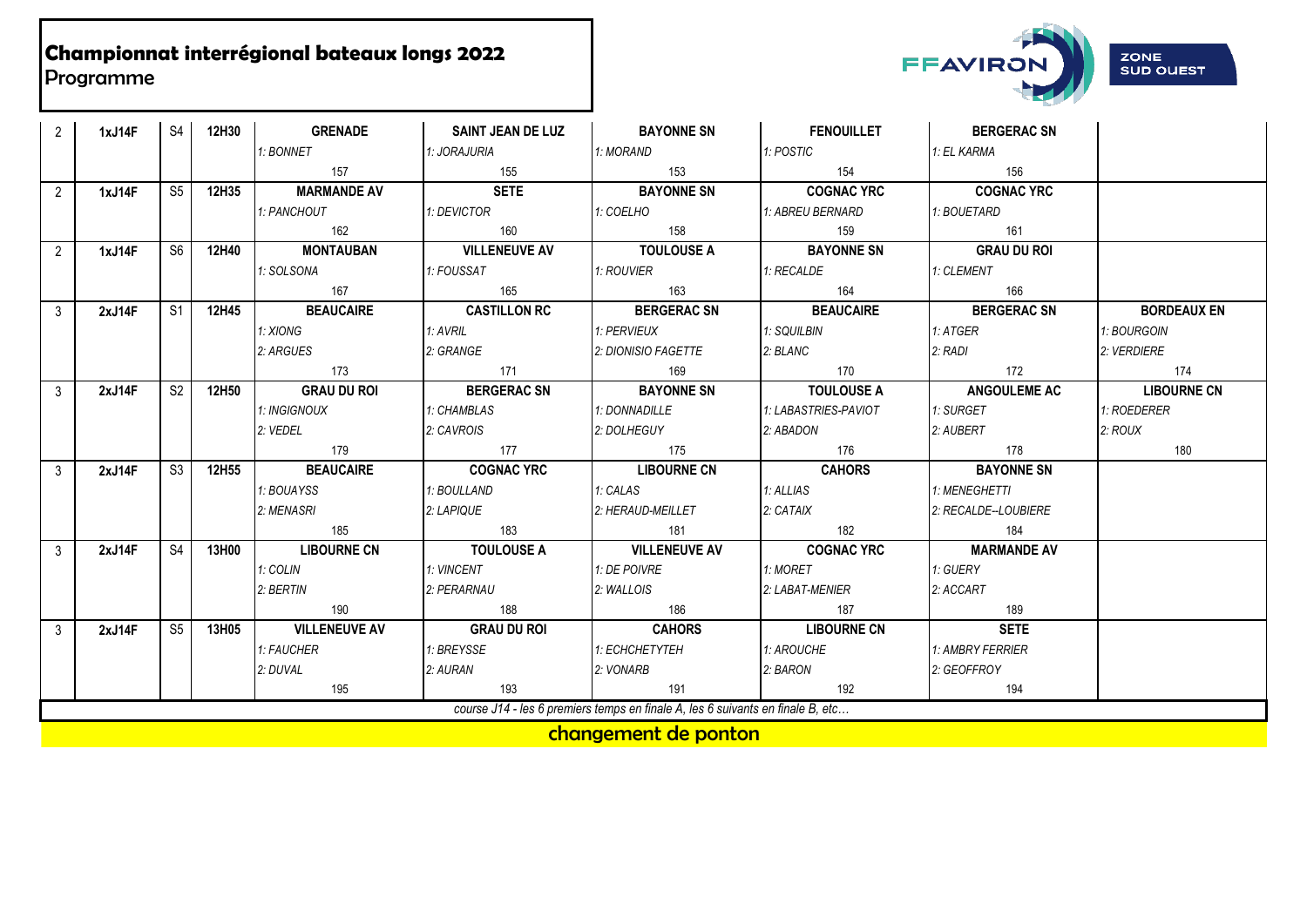

|                 |        |                |       |              |                | Samedi 11 juin - APRES-MIDI                                       |    |    |    |
|-----------------|--------|----------------|-------|--------------|----------------|-------------------------------------------------------------------|----|----|----|
|                 | Course |                | Heure | $\mathbf{1}$ | $\overline{2}$ | $3^{\circ}$                                                       | 4  | 5  | 6  |
| 12              | 2xJ16F | R1             | 15H15 |              |                |                                                                   |    |    |    |
|                 |        |                |       | 1.           |                |                                                                   |    |    |    |
|                 |        |                |       |              |                |                                                                   |    |    |    |
|                 |        |                |       |              |                |                                                                   |    |    |    |
|                 |        |                |       |              |                | course 12 - les 4 premiers en finale A                            |    |    |    |
| 14              | 1xJ16F | R1             | 15H21 |              |                |                                                                   |    |    |    |
|                 |        |                |       | $1 -$        |                |                                                                   |    |    |    |
|                 |        |                |       |              |                |                                                                   |    |    |    |
| 14              | 1xJ16F | R2             | 15H27 |              |                |                                                                   |    |    |    |
|                 |        |                |       | 1.           | 1:             |                                                                   |    | 1: | 1: |
|                 |        |                |       |              |                |                                                                   |    |    |    |
|                 |        |                | 15H33 |              |                | course 14 - les 3 premiers en demi-finale, les autres en finale C |    |    |    |
| 15              | 4xJ16F | R1             |       |              |                |                                                                   |    |    |    |
|                 |        |                |       |              |                |                                                                   |    |    |    |
|                 |        |                |       |              |                |                                                                   |    |    |    |
|                 |        |                |       |              |                |                                                                   |    |    |    |
|                 |        |                |       |              |                |                                                                   |    |    |    |
| 15              | 4xJ16F | R <sub>2</sub> | 15H39 |              |                |                                                                   |    |    |    |
|                 |        |                |       |              |                |                                                                   |    |    |    |
|                 |        |                |       |              |                |                                                                   |    |    |    |
|                 |        |                |       |              |                |                                                                   |    |    |    |
|                 |        |                |       |              |                |                                                                   |    |    |    |
|                 |        |                |       |              |                |                                                                   |    |    |    |
|                 |        |                |       |              |                | course 15 - les 2 premiers en finale A, les autres en finale B    |    |    |    |
| 18              | 2xJ16H | R1             | 15H45 |              |                |                                                                   |    |    |    |
|                 |        |                |       | 1:           |                |                                                                   |    |    |    |
|                 |        |                |       |              |                |                                                                   |    |    |    |
|                 |        |                |       |              |                |                                                                   |    |    |    |
|                 |        |                |       |              |                | course 18 - les 4 premiers en finale A                            |    |    |    |
| $\overline{20}$ | 1xJ16H | R1             | 15H51 |              |                |                                                                   |    |    |    |
|                 |        |                |       | 1:           |                |                                                                   |    |    |    |
|                 |        |                |       |              |                |                                                                   |    |    |    |
| $20\,$          | 1xJ16H | R <sup>2</sup> | 15H57 |              |                |                                                                   |    |    |    |
|                 |        |                |       | 1:           | 1:             |                                                                   | 1. | 1: | 1: |
|                 |        |                |       |              |                |                                                                   |    |    |    |
|                 |        |                |       |              |                | course 20 - les 2 premiers en demi-finale, de 3 à 5 en finale C   |    |    |    |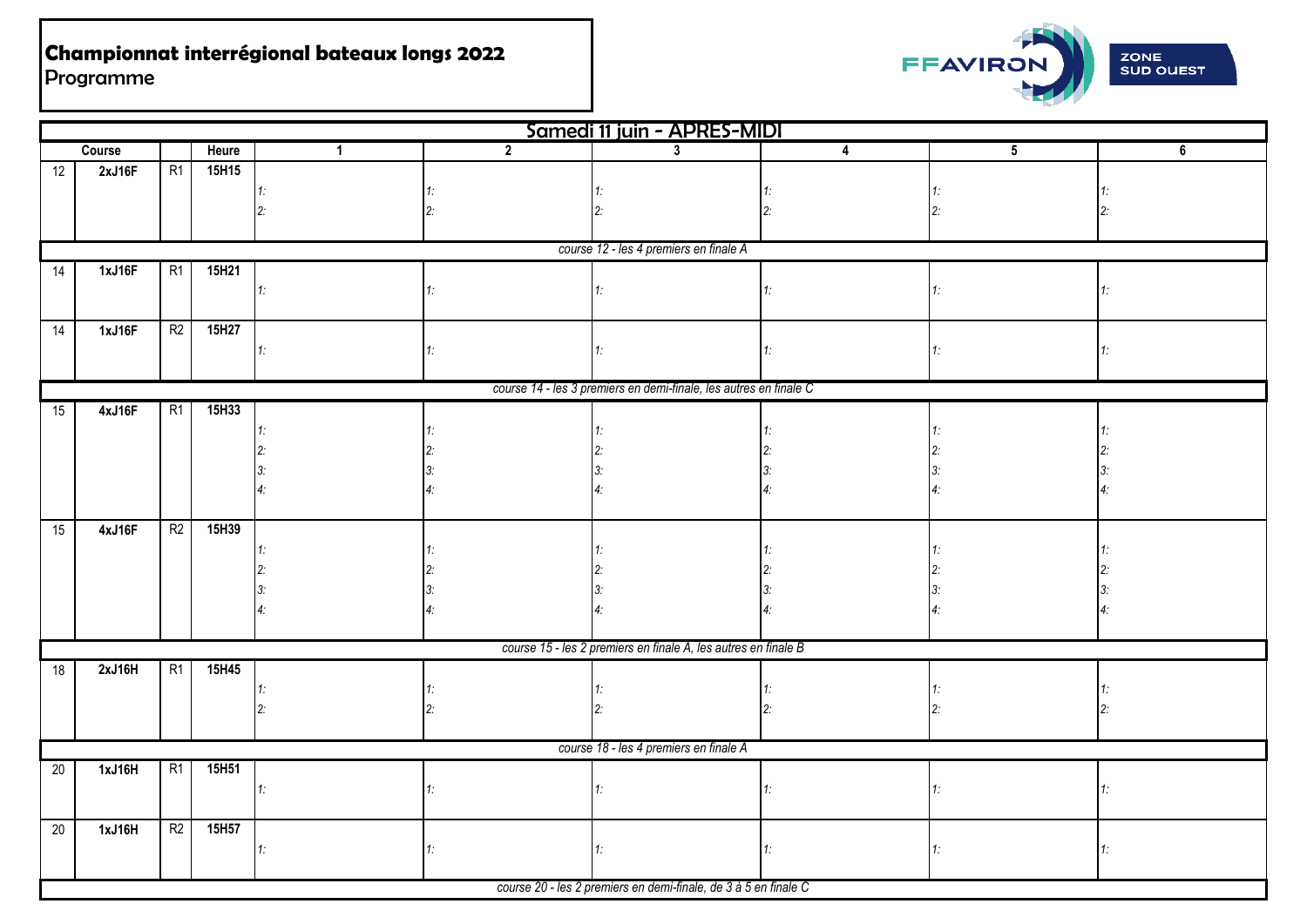

|      |           |           |          |          | changement de ponton |    |    |
|------|-----------|-----------|----------|----------|----------------------|----|----|
| 9    | $4x+J14H$ |           | FC 16H30 |          |                      |    |    |
|      |           |           |          | 1:       |                      |    |    |
|      |           |           |          | 2:       |                      |    |    |
|      |           |           |          |          |                      |    |    |
|      |           |           |          |          |                      |    |    |
|      |           |           |          | B:       |                      | B: | B: |
|      |           |           |          |          |                      |    |    |
| 9    | $4x+J14H$ | FB        | 16H35    |          |                      |    |    |
|      |           |           |          | 1:       |                      |    |    |
|      |           |           |          | 2:       |                      |    |    |
|      |           |           |          | З:       |                      |    |    |
|      |           |           |          | 4:       |                      |    |    |
|      |           |           |          | B:       |                      | B: | B: |
|      |           |           |          |          |                      |    |    |
| 9    | $4x+J14H$ | <b>FA</b> | 16H40    |          |                      |    |    |
|      |           |           |          | 1:       |                      |    |    |
|      |           |           |          |          |                      |    |    |
|      |           |           |          | 3.       |                      |    |    |
|      |           |           |          |          |                      |    | B: |
|      |           |           |          | B:       |                      | B: |    |
| $10$ | $8x+J14H$ | <b>FA</b> | 16H45    |          |                      |    |    |
|      |           |           |          | $1\cdot$ |                      |    |    |
|      |           |           |          |          |                      |    |    |
|      |           |           |          |          |                      |    |    |
|      |           |           |          | 4:       |                      |    |    |
|      |           |           |          | 5:       |                      |    |    |
|      |           |           |          | 6:       |                      |    |    |
|      |           |           |          |          |                      |    |    |
|      |           |           |          | 8:       |                      |    |    |
|      |           |           |          | B:       |                      | В: | R۰ |
|      |           |           |          |          |                      |    |    |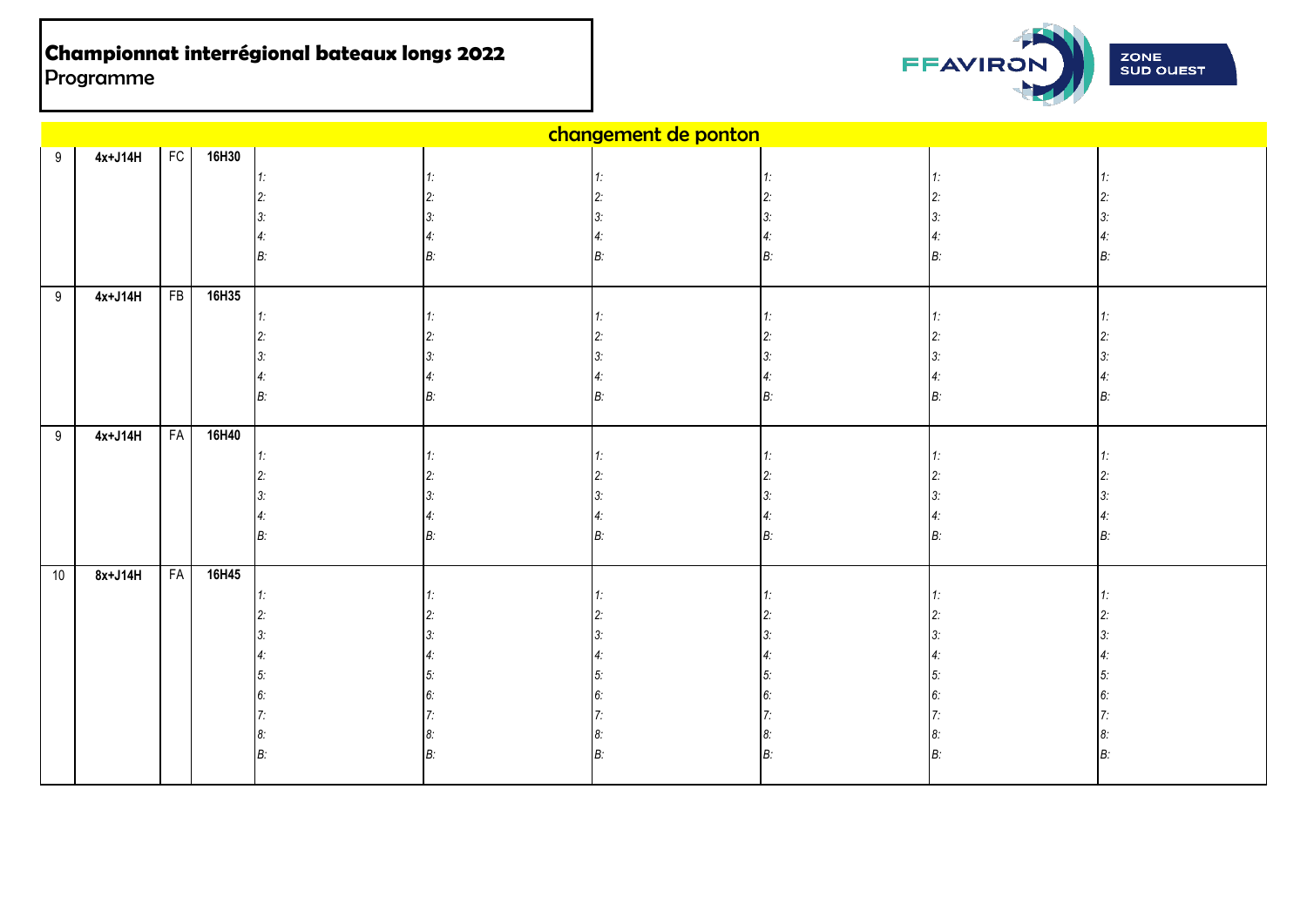

| $\mathbf{1}$   | 1xJ13F |                 | FF 16H50        | 1:                | 1: |    | 1: |    | 1: |
|----------------|--------|-----------------|-----------------|-------------------|----|----|----|----|----|
| $\mathbf{1}$   | 1xJ13F | FE <sup>1</sup> | 16H55           | $\vert 1 \rangle$ | 1. |    |    |    | 1. |
| $\mathbf{1}$   | 1xJ13F | FD              | 17H00           | $\vert 1$ :       | 1. |    | 1: |    | 1: |
| $\overline{1}$ | 1xJ13F |                 | FC 17H05        | 1:                | 1: |    | 1: |    | 1. |
| $\overline{1}$ | 1xJ13F |                 | FB 17H10        | $1$ :             | 1: | 1: | 1: | 1: | 1: |
| $\mathbf{1}$   | 1xJ13F |                 | FA 17H15        | 1:                | 1. | 1: | 1: | 1: | 1: |
| $\overline{2}$ | 1xJ14F |                 | FF 17H20        | $\vert 1 \rangle$ | 1. |    | 1: |    | 1: |
| $\overline{2}$ | 1xJ14F |                 | FE 17H25        | 1:                | 1. | 1: | 1: |    | 1: |
| $\overline{2}$ | 1xJ14F |                 | FD 17H30        | 1:                | 1: |    | 1. |    | 1. |
| $\overline{2}$ | 1xJ14F |                 | FC 17H35        | 1:                | 1. | 1. | 1: |    | 1. |
| $\overline{2}$ | 1xJ14F |                 | FB 17H40        | 1                 | 1: |    | 1: |    | 1. |
| $\overline{2}$ | 1xJ14F |                 | <b>FA</b> 17H45 | $\vert 1 \rangle$ | 1. |    |    |    | 1: |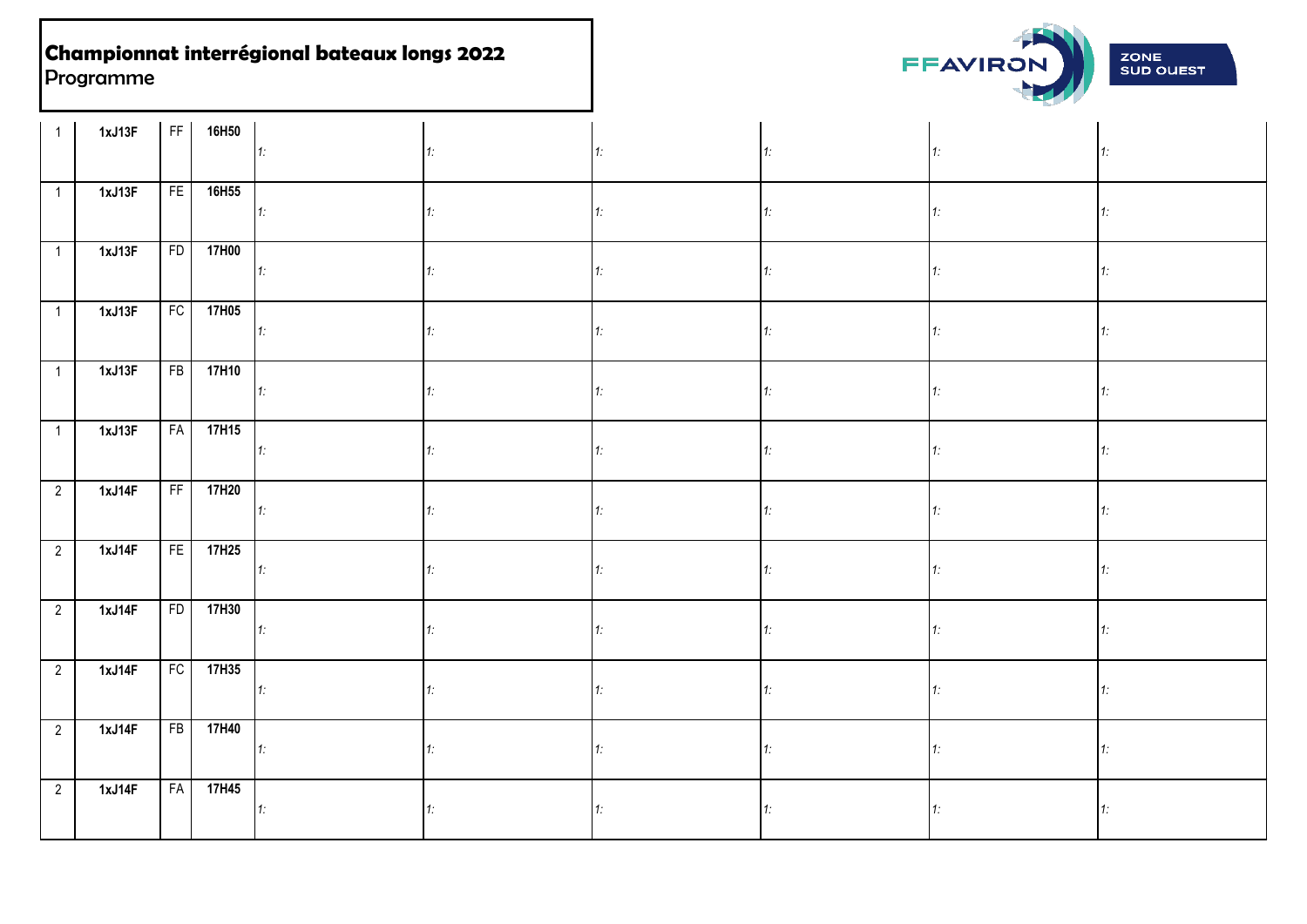

| 3 <sup>1</sup> | 2xJ14F |           | FE 17H50          |  |  |  |
|----------------|--------|-----------|-------------------|--|--|--|
|                |        |           |                   |  |  |  |
| 3 <sup>1</sup> | 2xJ14F | <b>FD</b> | 17H <sub>55</sub> |  |  |  |
| 3 <sup>1</sup> | 2xJ14F | FC        | 18H00             |  |  |  |
| 3 <sup>1</sup> | 2xJ14F | FB        | 18H05             |  |  |  |
| 3 <sup>1</sup> | 2xJ14F | FA        | 18H10             |  |  |  |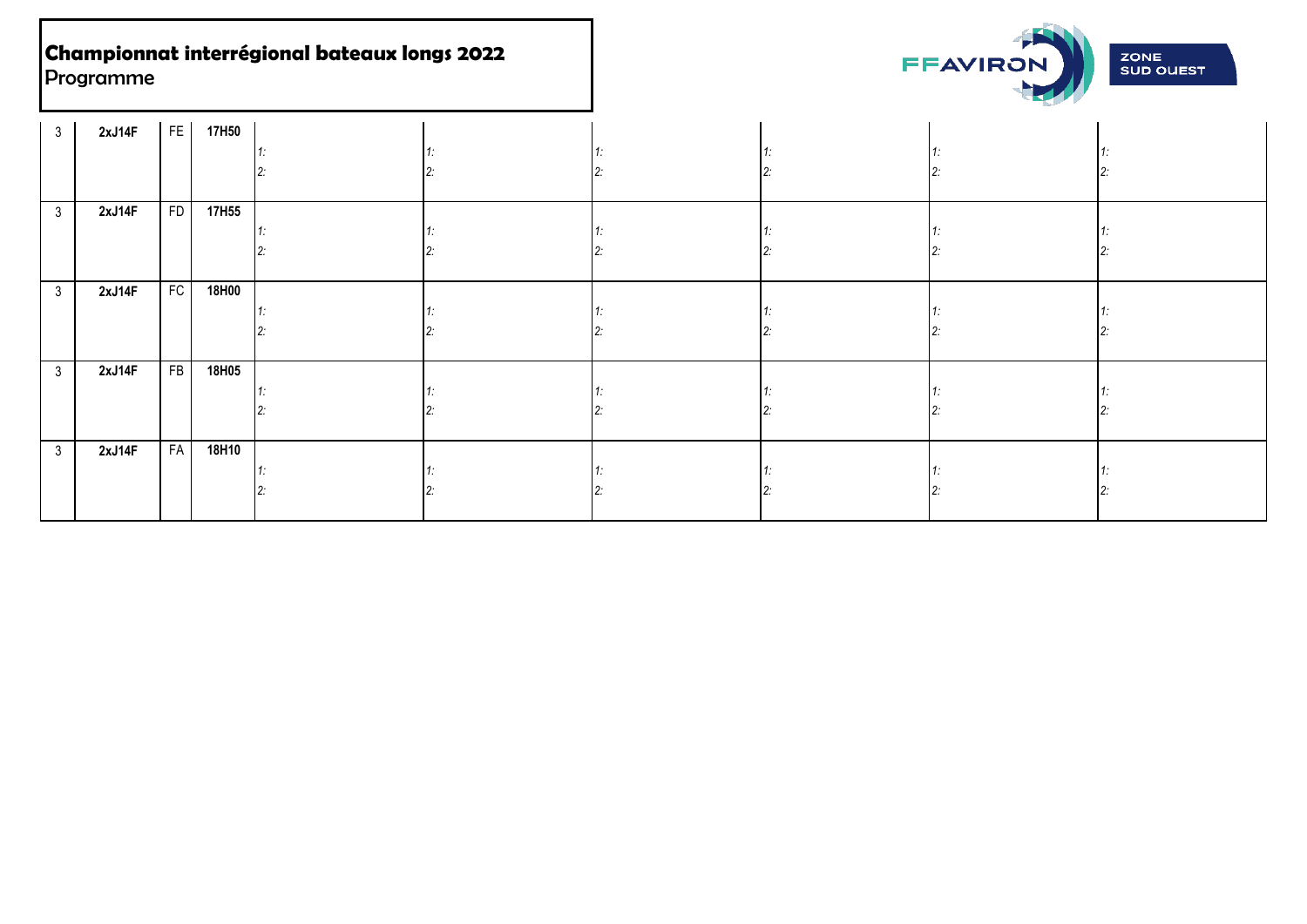

# Dimanche 12 juin - MATIN

|                | Course  |                 | Heure | $\overline{1}$           | $\overline{\mathbf{z}}$ | $\mathbf{3}$             | $\blacktriangle$       | $5\overline{5}$        | 6 |
|----------------|---------|-----------------|-------|--------------------------|-------------------------|--------------------------|------------------------|------------------------|---|
|                | 4x+J14F | S <sub>1</sub>  | 08H30 | <b>VILLENEUVE AV 1</b>   | <b>BERGERAC SN 2</b>    | <b>BERGERAC SN 1</b>     | <b>BAYONNE AV 1</b>    | <b>TOULOUSE A 1</b>    |   |
|                |         |                 |       | 1: VIEILLEFONT           | 1: SORBIER              | 1: PERVIEUX              | 1: CACHENAUT           | 1: DESMEULLES          |   |
|                |         |                 |       | 2: WALLOIS               | 2: BENANCIE             | 2: DIONISIO FAGETTE      | 2: LEMARCHAND-HEURTIER | 2: ROUVIER             |   |
|                |         |                 |       | 3: DE POIVRE             | 3: TOUMER               | 3: RADI                  | 3: GRELET              | 3: ABADON              |   |
|                |         |                 |       | 4: BOURHIS               | 4: DEBEST               | 4: ATGER                 | 4: RIVIERE             | 4: LABASTRIES-PAVIOT   |   |
|                |         |                 |       | <b>B: LEYGUE</b>         | <b>B: EL KARMA</b>      | <b>B: CHORT</b>          | <b>B: LE BORGNE</b>    | <b>B: LAKHDAR</b>      |   |
|                |         |                 |       | 201                      | 199                     | 197                      | 198                    | 200                    |   |
| $\overline{7}$ | 4x+J14F | S <sub>2</sub>  | 08H35 | <b>BEAUCAIRE AV 1</b>    | <b>CAHORS AV 1</b>      | <b>FENOUILLET AB1</b>    | <b>COGNAC YRC 1</b>    | <b>SAINTES CA 1</b>    |   |
|                |         |                 |       | 1: GUILLOTON             | 1: VONARB               | 1: POSTIC                | 1: ABREU BERNARD       | 1: GUYONNAUD           |   |
|                |         |                 |       | 2: PEREZ                 | 2: ECHCHETYTEH          | 2: KERKAR                | 2: BOUETARD            | 2: HAMMAZ              |   |
|                |         |                 |       | 3: MARCHAL               | 3: ALLIAS               | 3: DALLIES VIAUD         | 3: LAPIQUE             | 3: LAGRANGE            |   |
|                |         |                 |       | 4: ROUMANILLE            | 4: CATAIX               | 4: PUIG                  | 4: BOULLAND            | 4: ROUX                |   |
|                |         |                 |       | <b>B: COUSTON</b>        | <b>B: CALMETTES</b>     | <b>B: PEYRAUD</b>        | <b>B: DENIS</b>        | <b>B: DELALANDE</b>    |   |
|                |         |                 |       | 206                      | 204                     | 202                      | 203                    | 205                    |   |
| $\overline{7}$ | 4x+J14F | S3              | 08H40 | ST JEAN DE LUZ (4x+J14M) | <b>MARMANDE AV 1</b>    | <b>GRAU DU ROI ATC 1</b> | LIBOS-FUMEL CN 1       | SETE AV 1              |   |
|                |         |                 |       | 1: BOULANGER             | 1: ACCART               | 1: AURAN                 | 1: LACOMBE             | 1: PREVOTEAU           |   |
|                | 4x+J14M |                 |       | 2: DUPONT SAN SEBASTIAN  | 2: GUERY                | 2: BREYSSE               | 2: ASCIONE             | 2: DEVICTOR            |   |
|                |         |                 |       | 3: GARBISU               | 3: GUYET                | 3: INGIGNOUX             | 3: CASTRO              | 3: CENSABELLA-FERRIER  |   |
|                |         |                 |       | 4: JORAJURIA             | 4: PANCHOUT             | 4: VEDEL                 | 4: REGOURDLABRUYERE    | 4: HALLOUIN            |   |
|                |         |                 |       | <b>B: CHEVALIER</b>      | <b>B: GENSE</b>         | <b>B: CLEMENT</b>        | <b>B: GRAIN</b>        | <b>B: FRANCESCHINI</b> |   |
|                |         |                 |       | 212                      | 209                     | 207                      | 208                    | 210                    |   |
| 8              | 8x+J14F | $\overline{S1}$ | 08H45 |                          | <b>BEAUCAIRE AV 1</b>   | <b>AVIRON LANDES 1</b>   | <b>BAYONNE SN 1</b>    | <b>LIBOURNE CN 1</b>   |   |
|                |         |                 |       |                          | 1: COUSTON              | 1: LAUGACAMI             | 1: MENEGHETTI          | 1: CALAS               |   |
|                |         |                 |       |                          | 2: ANTTILA              | 2: BAHRI                 | 2: MORAND              | 2: COLIN               |   |
|                |         |                 |       |                          | 3: XIONG                | 3: ETIENNE               | 3: SALZARD             | 3: BERTIN              |   |
|                |         |                 |       |                          | 4: BOUAYSS              | 4: LEMIRE                | 4: LASCARAY            | 4: HERAUD-MEILLET      |   |
|                |         |                 |       |                          | 5: COUMEL               | 5: HOURLIER              | 5: CORREIA             | 5: ROEDERER            |   |
|                |         |                 |       |                          | 6: ARGUE                | 6: CUGNET                | 6: ETCHAIDE            | 6: ROUX                |   |
|                |         |                 |       |                          | 7: SQUILBIN             | 7: SBRIZZI               | 7: NOBLIA              | 7: BARON               |   |
|                |         |                 |       |                          | 8: BLANC                | 8: SOUBIELLE             | 8: DONNADILLE          | 8: AROUCHE             |   |
|                |         |                 |       |                          | <b>B: BAROU</b>         | <b>B: FORRESTIER</b>     | <b>B: REICH</b>        | <b>B: EGELE</b>        |   |
|                |         |                 |       |                          | 216                     | 214                      | 215                    | 217                    |   |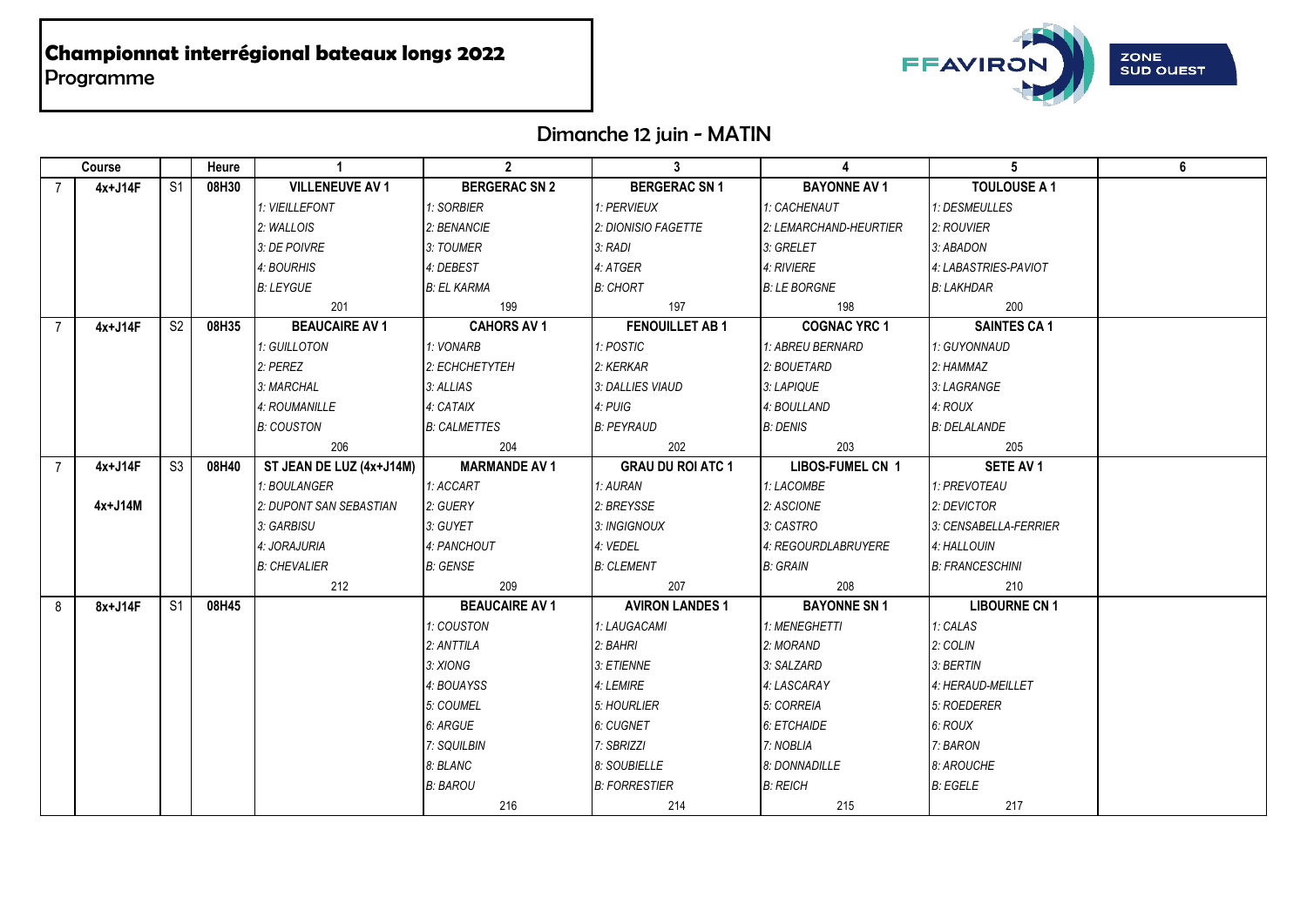

|                | 1xJ13H |    | S1 08H50 1             | <b>BRESSOLS</b>               | <b>BAYONNE SN</b>                   | BORDEAUX EN                      | <b>TOULOUSE A</b>                                                                                          | BAYONNE AV FILM                            | <b>BERGERAC SN</b>        |
|----------------|--------|----|------------------------|-------------------------------|-------------------------------------|----------------------------------|------------------------------------------------------------------------------------------------------------|--------------------------------------------|---------------------------|
|                |        |    |                        | 1: ARNAUD                     | 1: SAITTA                           | 1: PARUIT                        | 1: VACARIE                                                                                                 | 1: VIRAULT                                 | 1: TURCKI                 |
|                |        |    |                        | $5\overline{)}$               | $\overline{\mathbf{3}}$             | $\begin{array}{ccc} \end{array}$ | $\overline{\phantom{a}}$ 2                                                                                 | $\overline{4}$                             | $6\phantom{.}6$           |
| 4              | 1xJ13H |    |                        | <b>SETE</b><br>S2 08H55       | <b>MARMANDE AV</b><br>$\mathbf{L}$  | SAINT JEAN DE LUZ                | <b>SETE</b><br><b>The Common</b>                                                                           | <b>Committee</b><br>LIBOS-FUMEL CN FILID   | <b>BAYONNE AV</b>         |
|                |        |    |                        | 1: ARCENS SOUTO               | 1: HERITEAU                         | 1: IBARBURU                      | 1: BRUNEL                                                                                                  | 1: PUYJALON                                | 1: MOHR                   |
|                |        |    |                        | $\overline{11}$               | 9                                   | $\overline{7}$                   | 8 <sup>1</sup>                                                                                             | 10                                         | 12                        |
|                | 1xJ13H | S3 |                        | 09H00 TOULOUSE A              | <b>LIBOURNE CN</b>                  | BAYONNE AV                       | <b>SETE</b>                                                                                                | BERGERAC SN BAYONNE AV                     |                           |
|                |        |    |                        | 1: ARTIGUE                    | 1: TEURLAY                          | 1: CARAPINA                      | 1: BENSASSON                                                                                               | 1: ROUSSELY 1: BONNIFAIT                   |                           |
|                |        |    |                        | 17                            | 15                                  | 13                               | 14                                                                                                         | 16                                         | $\overline{18}$           |
|                | 1xJ13H | S4 | 09H05                  | <b>FENOUILLET</b>             | VILLENEUVE AV BAYONNE SN            |                                  | <b>MONTAUBAN</b>                                                                                           | BORDEAUX EN                                | <b>BAYONNE SN</b>         |
|                |        |    |                        | 1: BRECOU                     | 1: AMARAL BRITES                    | 1: AZCARATE                      | 1: CLAUSSE                                                                                                 | 1: HURET                                   | 1: TAMOUKH                |
|                |        |    |                        | 23                            | 21                                  | 19                               | 20                                                                                                         | $\overline{22}$                            | 24                        |
| $\Delta$       | 1xJ13H |    | S5 09H10               |                               |                                     |                                  | GRAU DU ROI   ANGOULEME AC   VILLENEUVE AV   MONTAUBAN   LIBOURNE CN CHATELLERAULT SN                      |                                            |                           |
|                |        |    |                        | 1: SPALMA-BARDELLA            | 1: SAVARY                           | 1: PAILLAS                       | 1: DEBEAUVAIS                                                                                              | 1: CHIGER                                  | 1: BOUSQUET               |
|                |        |    |                        | 29                            | 27<br>27<br>BRIVE CSN               | $\frac{1}{2}$ 25                 | 26                                                                                                         | 28                                         | 30                        |
| 4              | 1xJ13H |    | S6 09H15               | <b>TOULOUSE A</b>             |                                     |                                  | AVIRON LANDES FENOUILLET   BEAUCAIRE                                                                       |                                            | <b>SETE</b>               |
|                |        |    |                        | 1: BENARD LE BOUFFOS          | 1: VOGEL                            | 1: VERDIER                       | 1: GUEFFIER                                                                                                | 1: YANNIS                                  | 1: LARABI                 |
|                |        |    |                        | 35                            | $\begin{array}{ccc} \end{array}$ 33 | $\sim$ 31                        | 32                                                                                                         | $\frac{34}{2}$                             | 36                        |
|                |        |    |                        |                               |                                     |                                  |                                                                                                            |                                            |                           |
| $5^{\circ}$    | 1xJ14H |    |                        |                               |                                     |                                  | S1 09H20   TOULOUSE A   CASTILLON RC   BERGERAC SN   MONTAUBAN   MARMANDE AV                               |                                            | <b>BAYONNE SN</b>         |
|                |        |    |                        | 1: CALIXTE PUR                | 1: MARTY                            | 1: HERBERT                       | 1: CLUZEL                                                                                                  | 1: DE LEMOS DOMINGOS                       | 1: MEDOU                  |
|                |        |    |                        | 42                            | $\sim$ 40                           | $\overline{\phantom{a}}$ 38      | $\frac{39}{2}$                                                                                             | $\begin{array}{ccc} \hline \end{array}$ 41 | $\sim$ 43                 |
| $5^{\circ}$    | 1xJ14H | S2 |                        | 09H25 GRANDE MOTTE            | <b>BORDEAUX EN</b>                  | <b>BRIVE CSN</b>                 | <b>SEAUCAIRE</b>   AVIRON LANDES   BORDEAUX EN                                                             |                                            |                           |
|                |        |    |                        | 1: ALCAMO SERIE               | 1: LAURET                           | $1:$ JAN                         | 1: BENALI SAAD                                                                                             | 1: CHEVALLIER 1: LEVEQUE                   |                           |
|                |        |    |                        | 48                            | 46                                  | 44                               | $\frac{1}{2}$ 45                                                                                           | 47                                         | $\frac{1}{49}$            |
| $5^{\circ}$    | 1xJ14H |    | S3 09H30               | BEAUCAIRE                     | <b>BAYONNE AV</b>                   | <b>BAYONNE SN</b>                | <b>BRESSOLS</b>                                                                                            | AVIRON LANDES                              | <b>BAYONNE AV</b>         |
|                |        |    |                        | 1: ES-SHAITI                  | 1: LARROUY                          | 1: GARAY                         | 1: AYMAN                                                                                                   | 1: CADORET                                 | 1: THEBAULT               |
|                |        |    |                        | 54                            | 52                                  | 50                               | $\overline{51}$                                                                                            | 53                                         | 55                        |
| 5 <sup>1</sup> | 1xJ14H |    | S4 09H35               | TOULOUSE ASL BORDEAUX EN      |                                     | SAINT JEAN DE LUZ   TOULOUSE ASL |                                                                                                            | BERGERAC SN BORDEAUX EN                    |                           |
|                |        |    |                        | 1: RAMEL BROSSARD             | 1: BEZIAU                           | 1: ARRUABARRENA                  | 1: DESTABLE                                                                                                | 1: NAISSANT                                | 1: CHARBONNEAU CHRYSOSTOM |
|                |        |    |                        | 60                            | 58                                  | 56                               | 57                                                                                                         | 59                                         | 61                        |
| $\overline{5}$ | 1xJ14H |    | S <sub>5</sub>   09H40 | SAINT JEAN DE LUZ BORDEAUX EN |                                     | BORDEAUX EN                      | <b>MONTAUBAN</b>                                                                                           | AVIRON LANDES TOULOUSE ASL                 |                           |
|                |        |    |                        | 1: LABORDE                    | 1: MAUNIER                          | 1: LE DROUMAGUET                 | 1: JOSSET                                                                                                  | 1: ROCHE                                   | 1: CHAYTOR                |
|                |        |    |                        |                               |                                     |                                  | 62 63                                                                                                      | $\overline{65}$                            | 67                        |
| $5^{\circ}$    | 1xJ14H |    | S6 09H45               | <b>BEZIERS</b>                |                                     |                                  | TOULOUSE ASL TOULOUSE ASL TOULOUSE ASL TOULOUSE ASL TOULOUSE ASL TOULOUSE AT THE THE MELT AND THE BRESSOLS |                                            |                           |
|                |        |    |                        | 1: DEAK                       | 1: ZHULIN<br>70                     | 1: PAGIER<br>68                  | 1: RIPOLL<br>$\begin{bmatrix} 69 \end{bmatrix}$                                                            | 1: VALLADIER<br>$\overline{71}$            |                           |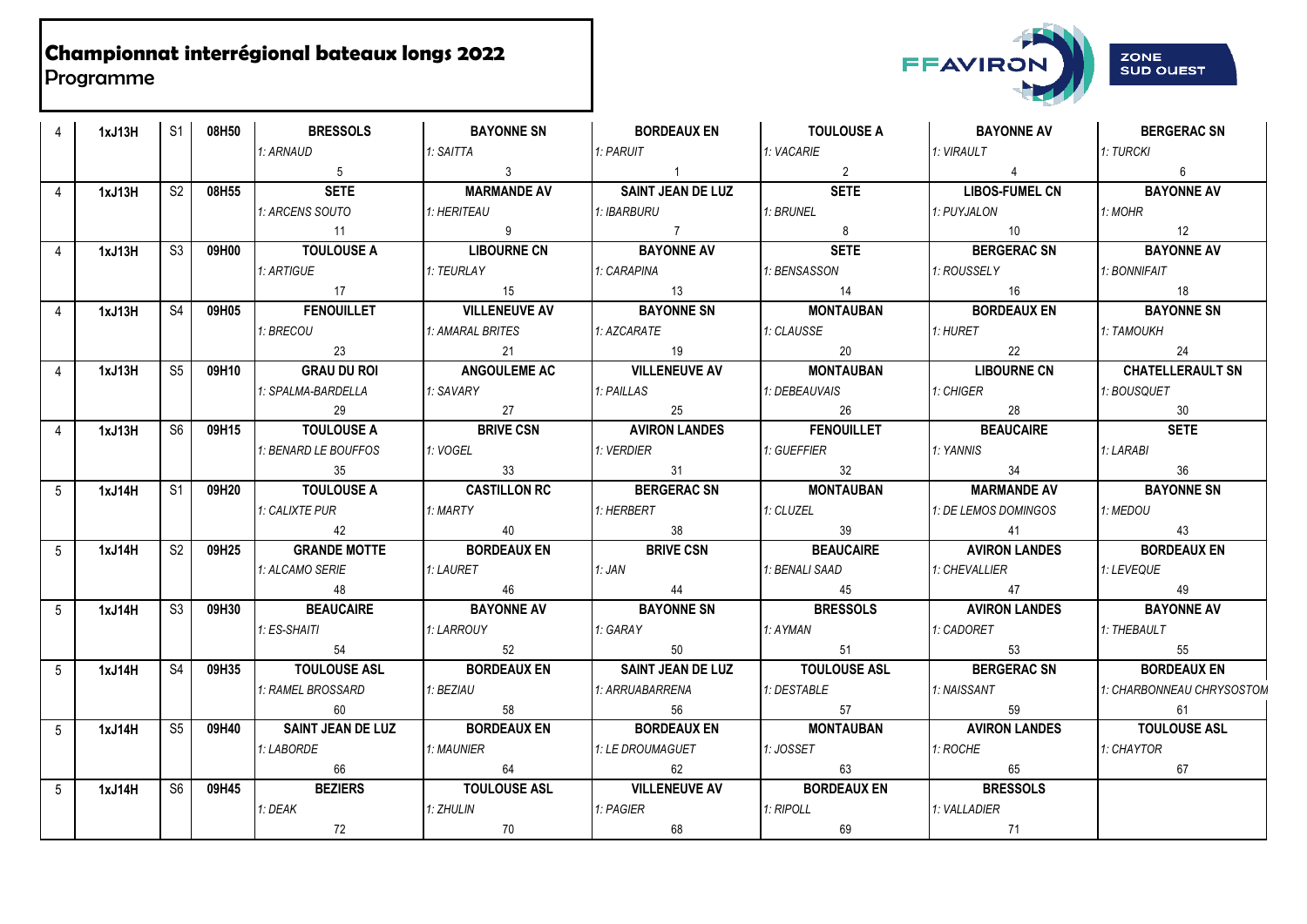

| 6  | 2xJ14H | S <sub>1</sub>  | 09H50 | <b>BEAUCAIRE</b>        | <b>SAINTES CA</b>       | <b>BAYONNE SN</b>                                                              | <b>TOULOUSE A</b>  | <b>BERGERAC SN</b> | <b>SAINTES CA</b>        |
|----|--------|-----------------|-------|-------------------------|-------------------------|--------------------------------------------------------------------------------|--------------------|--------------------|--------------------------|
|    |        |                 |       | 1: KHARKHACH            | 1: ROUX                 | 1: IAZZI                                                                       | 1: NGUYENLARRAT    | 1: AUBIER          | 1: TALANDIER             |
|    |        |                 |       | 2: BENALI               | 2: BESNARD              | 2: MONTABORD                                                                   | 2: DUPRE           | 2: ROUSSELY        | 2: DUCHESNE              |
|    |        |                 |       | 79                      | 77                      | 75                                                                             | 76                 | 78                 | 80                       |
| 6  | 2xJ14H | S <sub>2</sub>  | 09H55 | <b>GRAU DU ROI</b>      | <b>BERGERAC SN</b>      | <b>MARMANDE AV</b>                                                             | <b>TOULOUSE A</b>  | <b>COGNAC YRC</b>  | <b>SAINTE LIVRADE AV</b> |
|    |        |                 |       | 1: RATTIER              | 1: MARLIOT              | 1: BASSI                                                                       | 1: VIDAL           | $1:$ OLLIER        | 1: POUJOL                |
|    |        |                 |       | 2: SARAIVA-SILVESTRE    | 2: CAMINADE             | 2: DUCHEZ                                                                      | 2: OZCELEBI        | 2: METAYER         | 2: RATEAU                |
|    |        |                 |       | 85                      | 83                      | 81                                                                             | 82                 | 84                 | 86                       |
| 6  | 2xJ14H | S <sub>3</sub>  | 10H00 | <b>CHATELLERAULT SN</b> | <b>COGNAC YRC</b>       | <b>AGEN AV</b>                                                                 | <b>SETE</b>        | <b>MARMANDE AV</b> | ANGOULEME AC             |
|    |        |                 |       | 1: GONDAT               | 1: QUIGNON FAVEAU       | 1: LAGNES                                                                      | 1: MOUSTELON       | 1: LELIEVRE        | 1: DORIT                 |
|    |        |                 |       | 2: BOUSQUET             | 2: VERGNE               | 2: LELAN                                                                       | 2: BENNETT         | 2: DUCAMP          | 2: RAPNOUIL              |
|    |        |                 |       | 91                      | 89                      | 87                                                                             | 88                 | 90                 | 92                       |
| 6  | 2xJ14H | S <sub>4</sub>  | 10H05 | <b>MARMANDE AV</b>      | <b>CHATELLERAULT SN</b> | <b>TOULOUSE UC</b>                                                             | <b>BERGERAC SN</b> | <b>TOULOUSE A</b>  |                          |
|    |        |                 |       | 1: REZE-PETIT           | 1: QUINTYN              | 1: LAFON                                                                       | 1: MALBERT         | 1: LOUGNON         |                          |
|    |        |                 |       | 2: GOURGUES-ALIS        | 2: GUIARD               | 2: LAHONDES DE LA FIGERE                                                       | 2: KANN COSTY      | 2: GASCOIN         |                          |
|    |        |                 |       | 97                      | 95                      | 93                                                                             | 94                 | 96                 |                          |
|    |        |                 |       |                         |                         | course J14 - les 6 premiers temps en finale A, les 6 suivants en finale B, etc |                    |                    |                          |
|    |        |                 |       |                         |                         | changement de ponton                                                           |                    |                    |                          |
| 14 | 1xJ16F | DF1             | 10H35 |                         |                         |                                                                                |                    |                    |                          |
|    |        |                 |       | 1:                      |                         |                                                                                | 1:                 | 1:                 |                          |
|    |        |                 |       |                         |                         |                                                                                |                    |                    |                          |
| 14 | 1xJ16F | DF2             | 10H41 |                         |                         |                                                                                |                    |                    |                          |
|    |        |                 |       | 1:                      |                         | 1:                                                                             | 1:                 | 1:                 |                          |
|    |        |                 |       |                         |                         |                                                                                |                    |                    |                          |
|    |        |                 |       |                         |                         | course 14 - les 3 premiers en finale A, les autres en finale B                 |                    |                    |                          |
| 20 | 1xJ16H | DF1             | 10H47 |                         |                         |                                                                                |                    |                    |                          |
|    |        |                 |       | 1:                      |                         |                                                                                | 1:                 | 1:                 |                          |
|    |        |                 |       |                         |                         |                                                                                |                    |                    |                          |
| 20 | 1xJ16H | DF <sub>2</sub> | 10H53 |                         |                         |                                                                                |                    |                    |                          |
|    |        |                 |       | 1:                      |                         |                                                                                | 1:                 | 1:                 |                          |
|    |        |                 |       |                         |                         |                                                                                |                    |                    |                          |
|    |        |                 |       |                         |                         | course 20 - les 3 premiers en finale A, les autres en finale B                 |                    |                    |                          |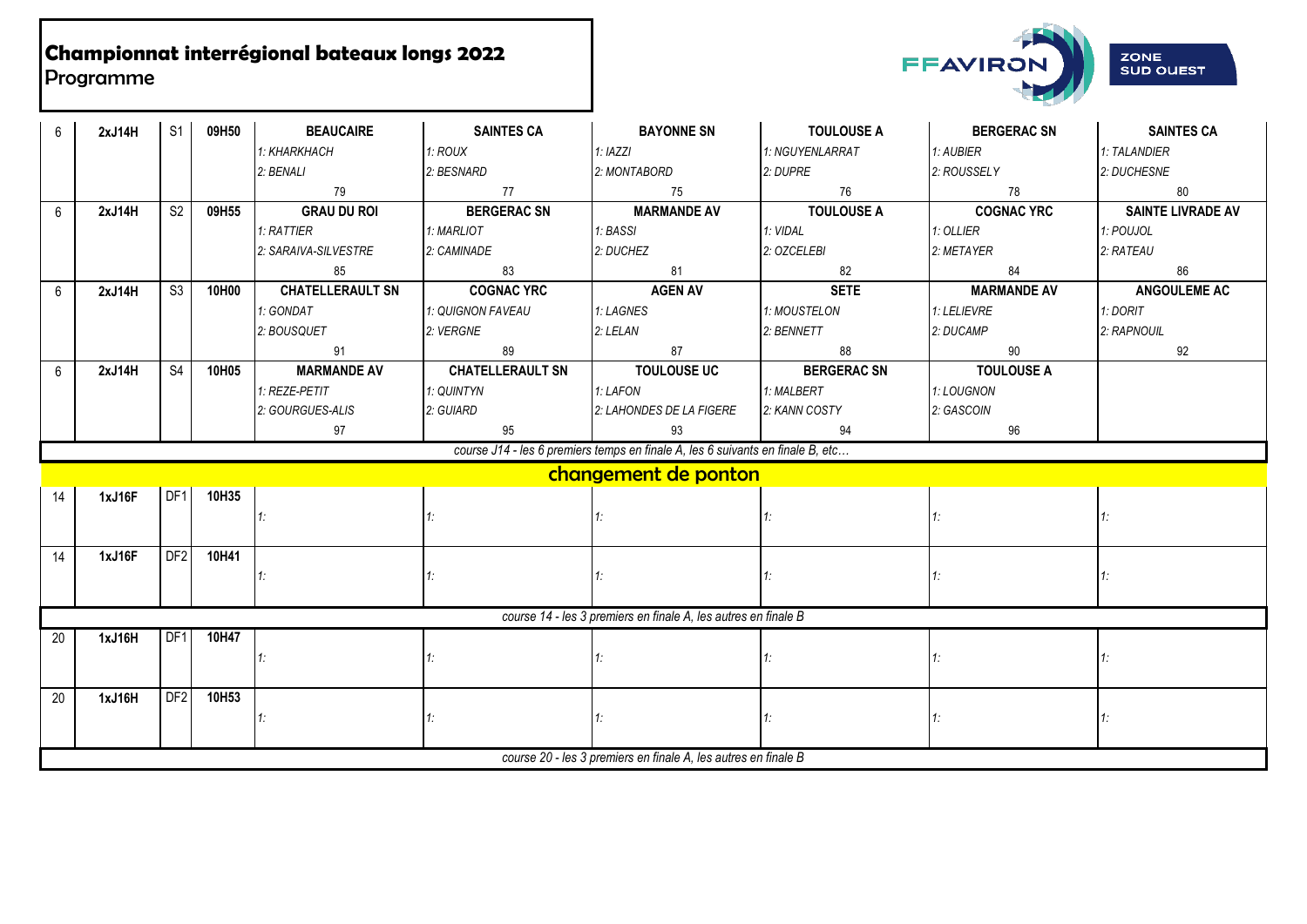

# Dimanche 12 juin - APRES MIDI

|    | Course |           | Heure | -1 | $\overline{2}$ | $\mathbf{3}$ | 4 | $\overline{5}$ | $\overline{\mathbf{6}}$ |
|----|--------|-----------|-------|----|----------------|--------------|---|----------------|-------------------------|
| 11 | 4+J16F | FA        | 13H00 |    |                |              |   |                |                         |
|    |        |           |       |    |                |              |   |                |                         |
|    |        |           |       |    |                |              |   |                |                         |
|    |        |           |       |    |                |              |   |                |                         |
|    |        |           |       |    |                |              |   |                |                         |
|    |        |           |       |    |                |              |   |                |                         |
|    |        |           |       |    |                |              |   |                |                         |
| 12 | 2xJ16F | <b>FA</b> | 13H06 |    |                |              |   |                |                         |
|    |        |           |       |    |                |              |   |                |                         |
|    |        |           |       |    |                |              |   |                |                         |
|    |        |           |       |    |                |              |   |                |                         |
| 13 | 2-J16F | <b>FA</b> | 13H12 |    |                |              |   |                |                         |
|    |        |           |       |    |                |              |   |                |                         |
|    |        |           |       |    |                |              |   |                |                         |
|    |        |           |       |    |                |              |   |                |                         |
| 15 | 4xJ16F | FB        | 13H18 |    |                |              |   |                |                         |
|    |        |           |       |    |                |              |   |                |                         |
|    |        |           |       |    |                |              |   |                |                         |
|    |        |           |       |    |                |              |   |                |                         |
|    |        |           |       |    |                |              |   |                |                         |
|    |        |           |       |    |                |              |   |                |                         |
| 15 | 4xJ16F | <b>FA</b> | 13H24 |    |                |              |   |                |                         |
|    |        |           |       |    |                |              |   |                |                         |
|    |        |           |       |    |                |              |   |                |                         |
|    |        |           |       |    |                |              |   |                |                         |
|    |        |           |       |    |                |              |   |                |                         |
|    |        |           |       |    |                |              |   |                |                         |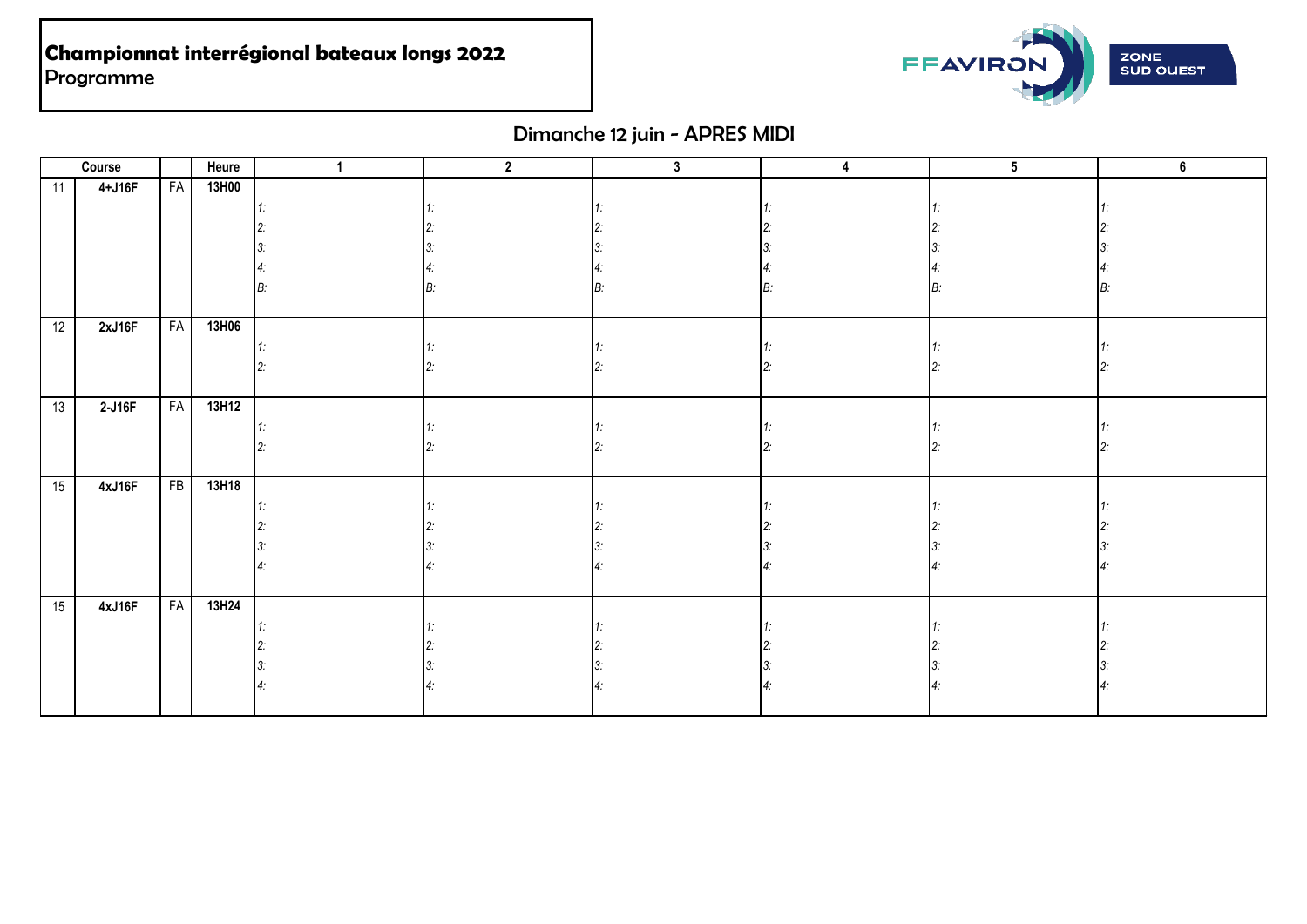

| 16 | 8+J16F   |           | FA 13H30 |    |  |    |    |
|----|----------|-----------|----------|----|--|----|----|
|    |          |           |          | 1: |  |    |    |
|    |          |           |          |    |  |    |    |
|    |          |           |          |    |  |    |    |
|    |          |           |          |    |  |    |    |
|    |          |           |          | 5. |  |    |    |
|    |          |           |          |    |  |    |    |
|    |          |           |          |    |  |    |    |
|    |          |           |          |    |  |    |    |
|    |          |           |          | B  |  | B: | B. |
|    |          |           |          |    |  |    |    |
| 17 | $4+J16H$ | <b>FA</b> | 13H36    |    |  |    |    |
|    |          |           |          | 1: |  |    |    |
|    |          |           |          |    |  |    |    |
|    |          |           |          |    |  |    |    |
|    |          |           |          |    |  |    |    |
|    |          |           |          | B  |  | B: |    |
|    |          |           |          |    |  |    |    |
| 18 | 2xJ16H   | <b>FA</b> | 13H42    |    |  |    |    |
|    |          |           |          |    |  |    |    |
|    |          |           |          |    |  |    |    |
|    |          |           |          |    |  |    |    |
| 19 | $2-J16H$ |           | FA 13H48 |    |  |    |    |
|    |          |           |          |    |  |    |    |
|    |          |           |          |    |  |    |    |
|    |          |           |          |    |  |    |    |
| 22 | 4xJ16H   | <b>FA</b> | 13H54    |    |  |    |    |
|    |          |           |          |    |  |    |    |
|    |          |           |          |    |  |    |    |
|    |          |           |          |    |  |    |    |
|    |          |           |          |    |  |    |    |
|    |          |           |          |    |  |    |    |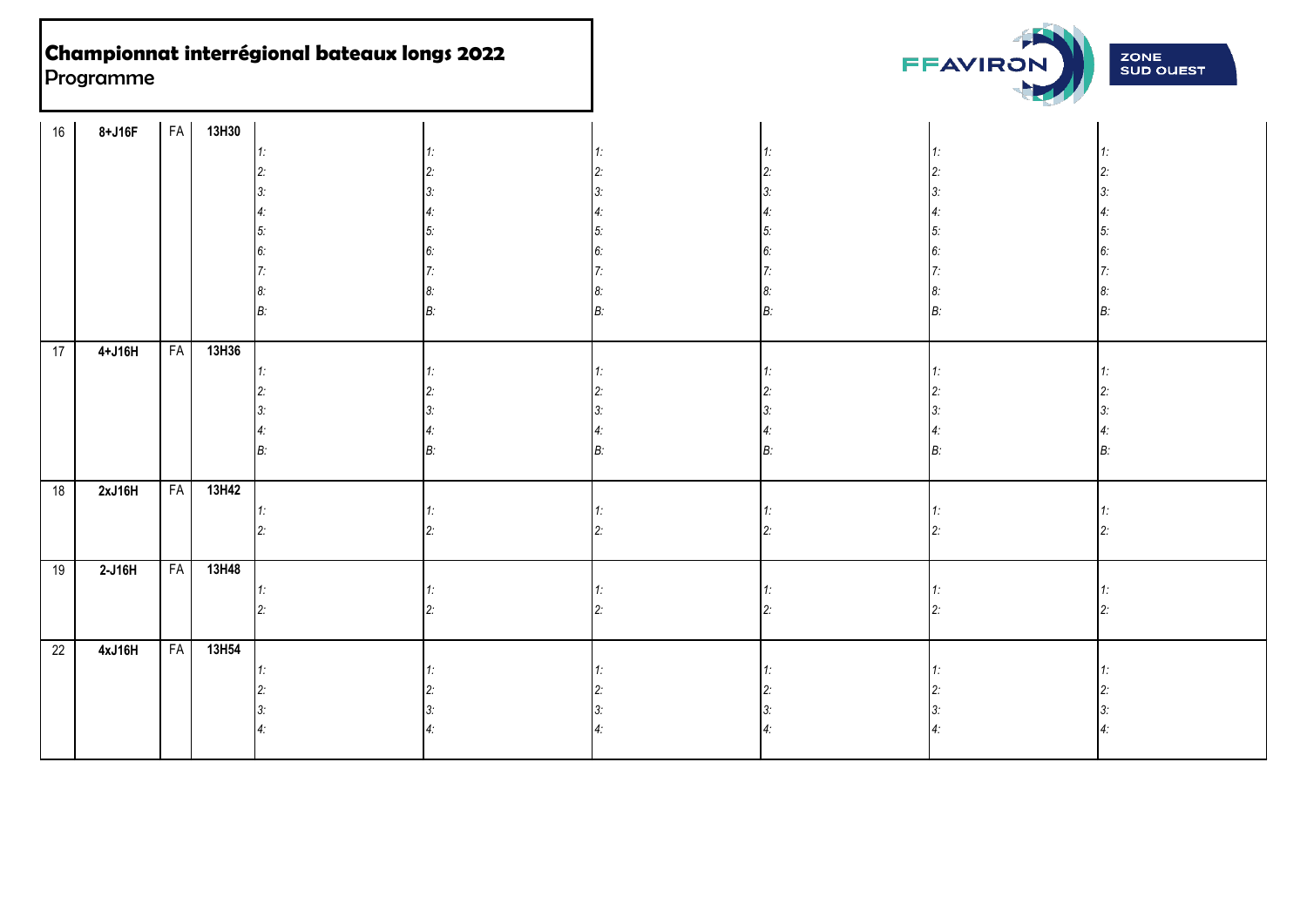

| 21 | 4-J16H                    | <b>FA</b> | 14H00 |          |    |     |    |          |  |
|----|---------------------------|-----------|-------|----------|----|-----|----|----------|--|
|    | départ à 0"               |           |       | 1:       |    |     |    |          |  |
|    |                           |           |       | 2:       |    |     |    |          |  |
| 23 | $8+J16H$<br>départ à +20" |           |       | З.<br>4: |    |     |    | 3.       |  |
|    |                           |           |       |          |    |     |    | 4.<br>5. |  |
|    |                           |           |       |          |    |     |    | 6.       |  |
|    |                           |           |       |          |    |     |    |          |  |
|    |                           |           |       |          |    |     |    | 8.       |  |
|    |                           |           |       |          |    |     |    | B:       |  |
|    |                           |           |       |          |    |     |    |          |  |
| 14 | 1xJ16F                    | FC        | 14H06 |          |    |     |    |          |  |
|    |                           |           |       | 1:       | 1: |     |    | 1:       |  |
|    |                           |           |       |          |    |     |    |          |  |
| 14 | 1xJ16F                    | FB        | 14H12 |          |    |     |    |          |  |
|    |                           |           |       | 1:       |    |     |    | 1:       |  |
| 14 | 1xJ16F                    | FA        | 14H18 |          |    |     |    |          |  |
|    |                           |           |       | 1:       |    |     |    | 1:       |  |
|    |                           |           |       |          |    |     |    |          |  |
| 20 | 1xJ16H                    | FC        | 14H24 |          |    |     |    |          |  |
|    |                           |           |       | 1:       |    |     |    | 1:       |  |
|    |                           |           |       |          |    |     |    |          |  |
| 20 | 1xJ16H                    | FB        | 14H30 |          |    |     |    |          |  |
|    |                           |           |       | 1:       | 1: | 1:  | 1: | 1:       |  |
|    |                           |           |       |          |    |     |    |          |  |
| 20 | 1xJ16H                    | FA        | 14H36 |          |    |     |    |          |  |
|    |                           |           |       | 1:       | 1: | 11: | 1: | 1:       |  |
|    |                           |           |       |          |    |     |    |          |  |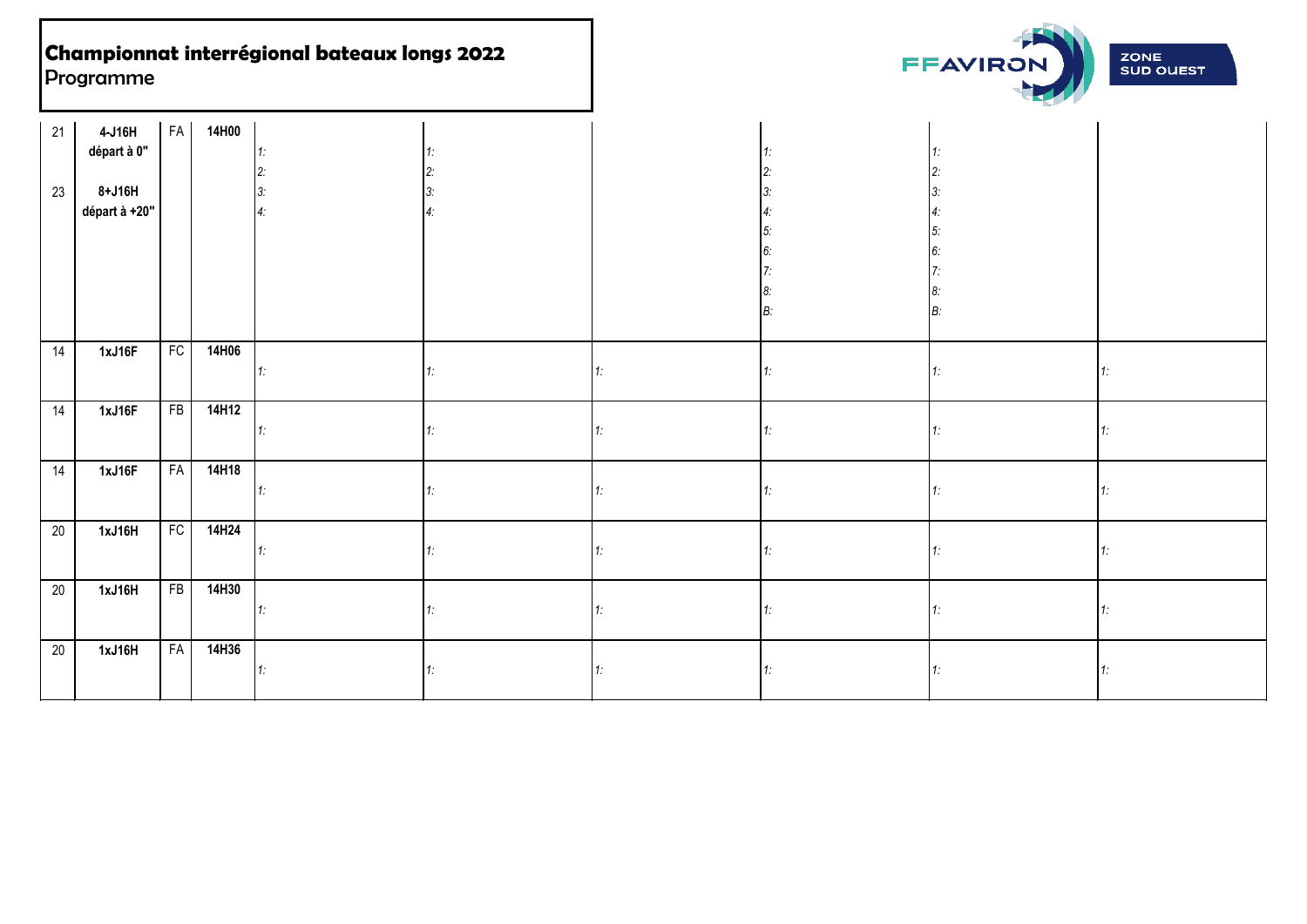

|                | changement de ponton |           |          |    |  |  |    |  |       |
|----------------|----------------------|-----------|----------|----|--|--|----|--|-------|
| $\overline{7}$ | $4x+J14F$            |           | FC 15H05 |    |  |  |    |  |       |
|                |                      |           |          | 1. |  |  |    |  |       |
|                |                      |           |          | 2: |  |  |    |  |       |
|                |                      |           |          |    |  |  |    |  |       |
|                |                      |           |          |    |  |  |    |  |       |
|                |                      |           |          | B: |  |  |    |  |       |
|                |                      |           |          |    |  |  |    |  |       |
| $\overline{7}$ | $4x+J14F$            | FB        | 15H10    |    |  |  |    |  |       |
|                |                      |           |          | 1: |  |  |    |  |       |
|                |                      |           |          |    |  |  |    |  |       |
|                |                      |           |          | 3. |  |  |    |  |       |
|                |                      |           |          |    |  |  |    |  |       |
|                |                      |           |          | B: |  |  | B: |  |       |
| $\overline{7}$ | $4x+J14F$            | <b>FA</b> | 15H15    |    |  |  |    |  |       |
|                |                      |           |          | 1: |  |  |    |  |       |
|                |                      |           |          |    |  |  |    |  |       |
|                |                      |           |          |    |  |  |    |  |       |
|                |                      |           |          |    |  |  |    |  |       |
|                |                      |           |          | B: |  |  | B: |  | $B$ : |
|                |                      |           |          |    |  |  |    |  |       |
| 8              | 8x+J14F              | <b>FA</b> | 15H20    |    |  |  |    |  |       |
|                |                      |           |          | 1. |  |  |    |  |       |
|                |                      |           |          |    |  |  |    |  |       |
|                |                      |           |          |    |  |  |    |  |       |
|                |                      |           |          | 4: |  |  |    |  |       |
|                |                      |           |          | 5. |  |  |    |  |       |
|                |                      |           |          | 6. |  |  |    |  |       |
|                |                      |           |          |    |  |  |    |  |       |
|                |                      |           |          | 8: |  |  |    |  |       |
|                |                      |           |          | B: |  |  |    |  |       |
|                |                      |           |          |    |  |  |    |  |       |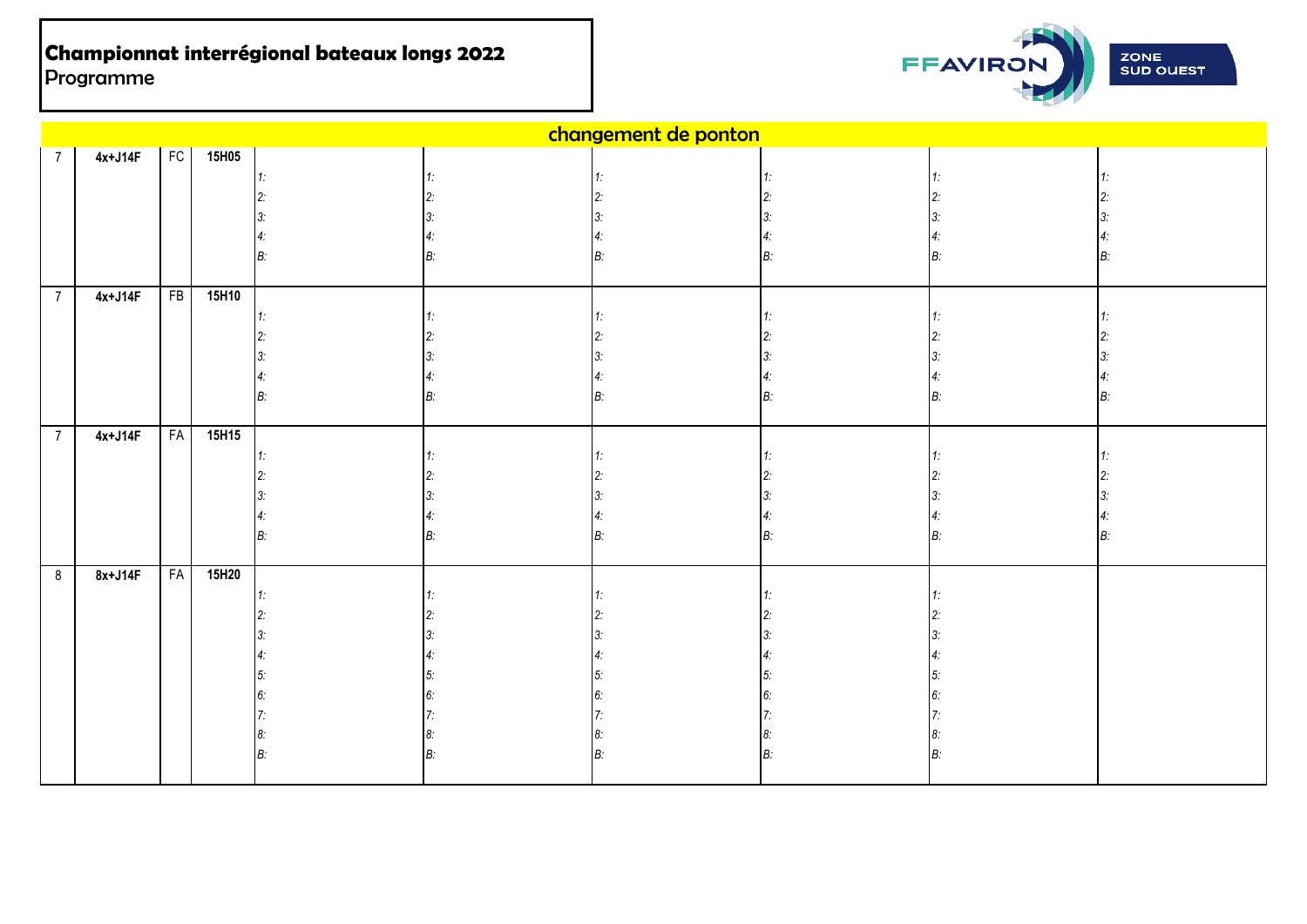

| 4               | 1xJ13H |    | FF 15H25 | $\mathbf{11}$ | 1: |    | 1:             | 1:          |
|-----------------|--------|----|----------|---------------|----|----|----------------|-------------|
| $\overline{4}$  | 1xJ13H |    | FE 15H30 | 1             | 1: | 1: | 1:             | 1:          |
| $\overline{4}$  | 1xJ13H |    | FD 15H35 | $\vert$ 1:    | 1: | 1: | $1^{\circ}$    | 1.          |
| $\overline{4}$  | 1xJ13H | FC | 15H40    | $\vert$ 1:    | 1: |    | 1 <sup>1</sup> | 1.          |
| $\overline{4}$  | 1xJ13H |    | FB 15H45 | 1             | 1: | 1: | 1:             | 1:          |
| $\overline{4}$  | 1xJ13H | FA | 15H50    | $1$ :         | 1: | 1: | 1:             | 1.          |
| 5 <sub>5</sub>  | 1xJ14H |    | FF 15H55 | $\mathbf{1}$  | 1: |    | 1:             | $1^{\circ}$ |
| 5 <sub>5</sub>  | 1xJ14H |    | FE 16H00 | $\mathbf{1}$  |    |    | 1:             | 1:          |
| $5\overline{)}$ | 1xJ14H |    | FD 16H05 | 1:            |    |    | 1 <sup>1</sup> | 1.          |
| $5\overline{)}$ | 1xJ14H | FC | 16H10    | $\vert$ 1:    | 1: |    | 1.             | 1:          |
| 5 <sub>5</sub>  | 1xJ14H |    | FB 16H15 | 1:            |    |    |                | 1:          |